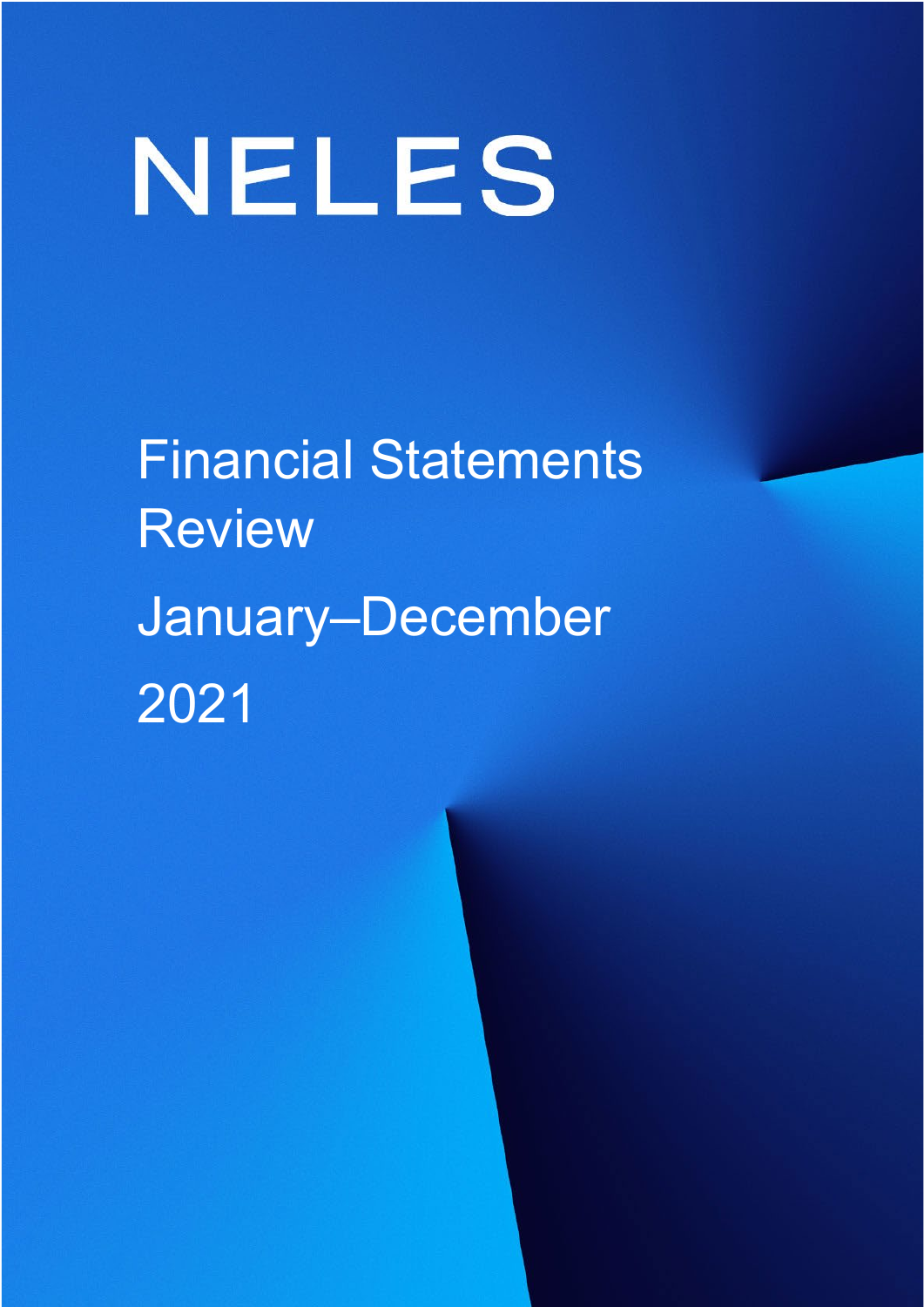# *Neles' Financial Statements Review January–December 2021*

*This Financial Statements Review is not an offer of merger consideration shares in the United States. The merger consideration shares have not been and will not be registered under the U.S. Securities Act of 1933 (the "Securities Act"), and may not be offered, sold or delivered within or into the United States, except pursuant to an applicable exemption of, or in a transaction not subject to, the Securities Act. There will be no public offering of securities in the United States. This Financial Statements Review does not constitute an offer of or an invitation by or on behalf of, Neles, Valmet, or any other person, to purchase any securities.*

# **Strong order intake and sales volume supporting solid profitability**

- Positive situation in Pulp, Paper and Bioproducts projects, as well as Services, continued in the fourth quarter. Maintenance, repair and operations (MRO) business continued to recover
- Chemical and Oil & Gas projects' market situation remained weak, with clear signs of improvement at the end of the year
- Solid profitability supported by good sales volumes in the fourth quarter
- Good free cash flow in 2021, especially in the fourth quarter
- The acquisition of Flowrox valves and pumps businesses was completed in November. The acquisition strengthens Neles' position in the metals and mining markets
- Board of Directors dividend proposal: EUR 0.266 per share

In this Financial Statements Review, a comparable cash flow statement is disclosed in addition to IFRS financial information. Figures in parentheses refer to the corresponding period of the continuing operations in 2020 unless otherwise stated. Neles Group has been reported as one segment since June 30, 2020.

# **Summary of key figures**

|                                                          |              |              | Change, |             |             | Change, |
|----------------------------------------------------------|--------------|--------------|---------|-------------|-------------|---------|
| <b>Operative key figures</b>                             | $10 - 12/21$ | $10 - 12/20$ | $\%$    | $1 - 12/21$ | $1 - 12/20$ | $\%$    |
| <b>EUR million</b>                                       |              |              |         |             |             |         |
| Orders received <sup>1</sup>                             | 170.4        | 134.5        | 27      | 625.2       | 590.1       | 6       |
| Order backlog at end of period                           | 294.4        | 270.3        | 9       | 294.4       | 270.3       | 9       |
| Sales <sup>2</sup>                                       | 174.2        | 154.9        | 12      | 610.9       | 576.3       | 6       |
| <b>Adjusted EBITA</b>                                    | 26.8         | 22.7         | 18      | 86.8        | 85.0        | 2       |
| % of sales                                               | 15.4         | 14.6         |         | 14.2        | 14.8        |         |
| Adjustment items <sup>3</sup>                            | 1.9          | 3.3          |         | 7.2         | 11.3        |         |
| Operating profit                                         | 23.6         | 18.5         | 27      | 75.8        | 70.3        | 8       |
| % of sales                                               | 13.6         | 12.0         |         | 12.4        | 12.2        |         |
| Earnings per share, continuing operations,<br><b>EUR</b> | 0.14         | 0.08         | 60      | 0.38        | 0.32        | 17      |
| Free cash flow, continuing operations                    | 34.8         | 36.8         | -5      | 77.5        | 68.7        | 13      |

| <b>Balance sheet key figures</b>   | 12/21 | 12/20 |  |
|------------------------------------|-------|-------|--|
| Balance sheet total, EUR million   | 700.2 | 643.8 |  |
| Net debt. EUR million              | 814   | 814   |  |
| Net debt/EBITDA, rolling 12 months | 0.8   | በ 9   |  |
| Gearing, %                         | 26.8  | 30.9  |  |
| Personnel at end of period         | 2.934 | 2.840 |  |

<sup>1</sup>*Of which EUR 120.6 (88.3) million in 10–12/21 and EUR 442.0 (357.8) million in 1–12/21 were for the Services and MRO-driven businesses including EUR 35.9 (35.0) million in 10–12/21 and EUR 153.5 (133.5) million in 1–12/21 for Services orders received. Orders received in comparable currencies increased by 20% in 10–12/21 and by 7% in 1–12/21.* 

**<sup>2</sup>** *Of which EUR 112.0 (96.7) million in 10–12/21 and EUR 403.8 (368.7) million in 1–12/21 were for the Services and MRO-driven businesses including EUR 38.5 (35.4) million in 10–12/21 and EUR 148.1 (128.6) million in 1–12/21 for Services sales. Sales in comparable currencies increased by 8% in 10–12/21 and by 7% in 1–12/21.* 

**<sup>3</sup>** *Adjustment items amounted to EUR 1.9 (3.3) million in 10–12/21 and EUR 7.2 (11.3) million in 1–12/21. See note 5.*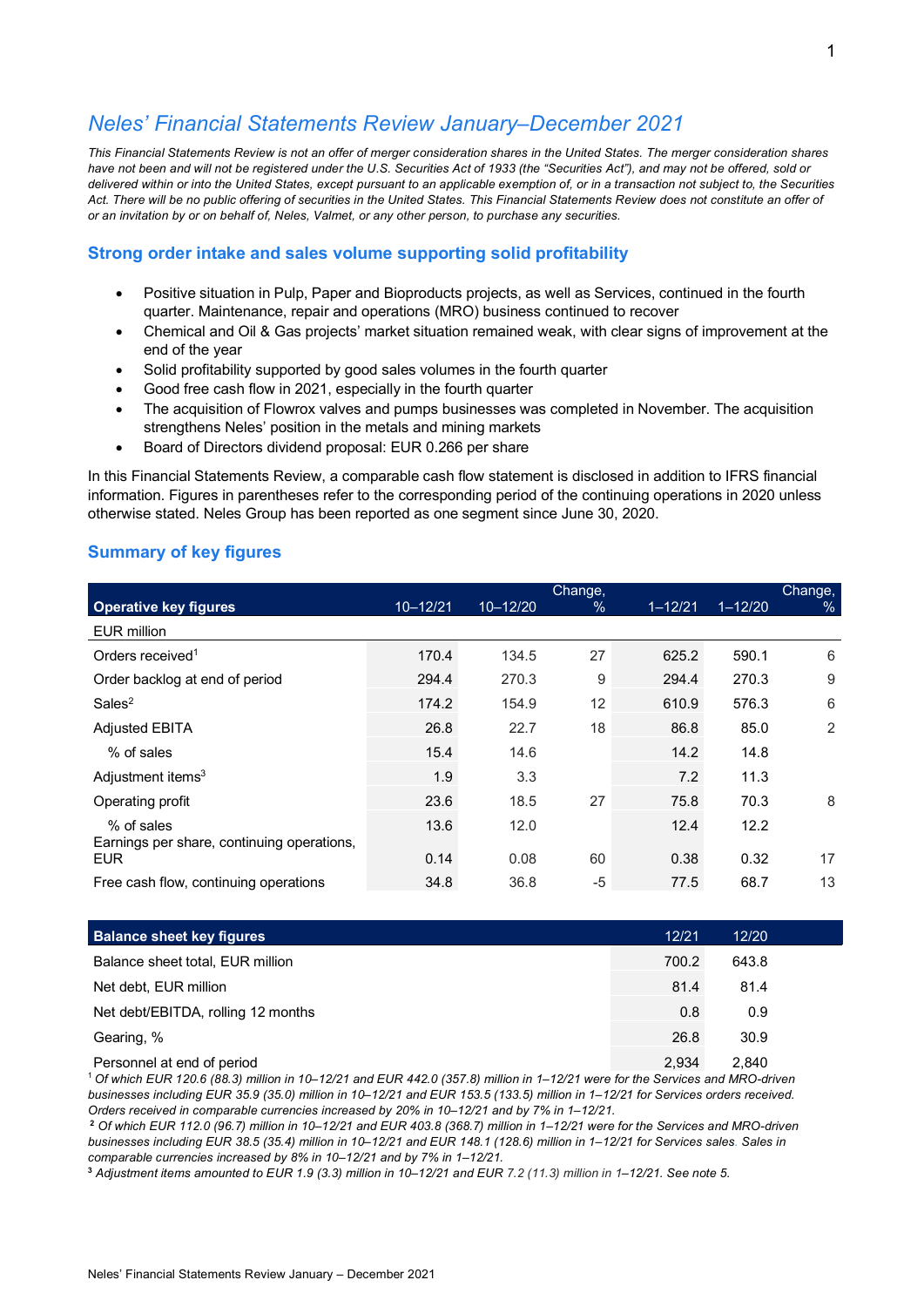# **Interim President and CEO Simo Sääskilahti**: **Positive ending to a challenging year – 20% organic growth in orders received in the fourth quarter**

The market situation in the fourth quarter remained mainly the same for the project business as in the second and third quarters of 2021. The Pulp, Paper and Bioproducts project business continued to be strong, and we continued to win new projects, as well as additions to the existing projects. In Chemicals and Oil & Gas projects, the market was slow, but towards the end of the year, projects in sales phase started progressing. Most of these projects are expected to be awarded during the first half of 2022.

The Services business remained at a good level, and the MRO-driven business continued to recover during the fourth quarter. Overall, our fourth quarter orders received for the Services and MRO-driven businesses were 37% higher than a year ago, and 16% higher than in 2019. Business momentum in the North and South America was particularly strong, and business has also developed positively in most of our other market areas. The current Covid-19 situation is creating uncertainties, but so far, there are no clear indications that the positive development direction in businesses would be reversed. We were again able to achieve 15% adjusted EBITA in the fourth quarter thanks to good sales volumes, although we continued to face challenges in logistics and the availability of electronics components. These challenges also continue to create delivery risks for 2022 first half deliveries.

Diversification to growing new industries is a cornerstone of our strategy. We have seen promising progress in our business development efforts to create opportunities in the renewable energy and decarbonization areas. A tangible example of our efforts' results is that we published in the fourth quarter an agreement to provide solutions for green hydrogen applications.

In the beginning of November, we welcomed 101 new Neles professionals when we closed the acquisition of the Flowrox valves and pumps businesses. This acquisition will greatly strengthen our offering, channels and understanding of the growing metals and mining markets.

I was honored to start as the interim President and CEO of Neles at the start of 2022. I am grateful to have had the opportunity to work for more than two years alongside Olli Isotalo, who retired as President and CEO at the end of 2021. Despite market challenges, Olli was able to lead the business with a clear vision and positive attitude, and Neles was able to be agile and successful in managing the challenging environment. I want to thank Olli for his vision and strategic clarity in navigating Neles through these uncertain times.

I would also like to thank all Neles employees for delivering good results in a challenging environment. In addition to delivering the financial results, we have during the year been able to achieve and report several important milestones in building the strategic foundation for Neles business' long-term success.

# **Mergers and acquisitions**

#### Acquisition of Flowrox valve and pump businesses

On November 1, 2021, Neles completed the acquisition of the valve and pump businesses of the technology company Flowrox in Finland, the USA, South-Africa, Australia, China, Russia and Peru, through an asset deal. The acquisition complements Neles' offering and improves its market positioning in the mining and metals industry. It enables Neles to better leverage growth opportunities in minerals processing applications. In 2020, the sales of the acquired businesses amounted to approximately EUR 30 million. As a result of the acquisition, 101 employees transferred to Neles.

On November 1, 2021, a EUR 40.3 million cash consideration was paid for the acquired businesses. Additionally, an earn-out of up to EUR 3 million will be paid as a cash consideration, subject to set orders received criteria for a one-year period after closing. The acquisition generated a goodwill of EUR 25.1 million. For additional details of the acquisition, see note 10.

#### Merger of Neles and Valmet

On July 2, 2021, Neles announced that the Board of Directors of Neles Corporation and Valmet Oyj have signed a combination agreement and a merger plan to combine the two companies through a merger. Both companies held an Extraordinary General Meeting (EGM) on September 22, 2021, and both EGMs approved the merger. The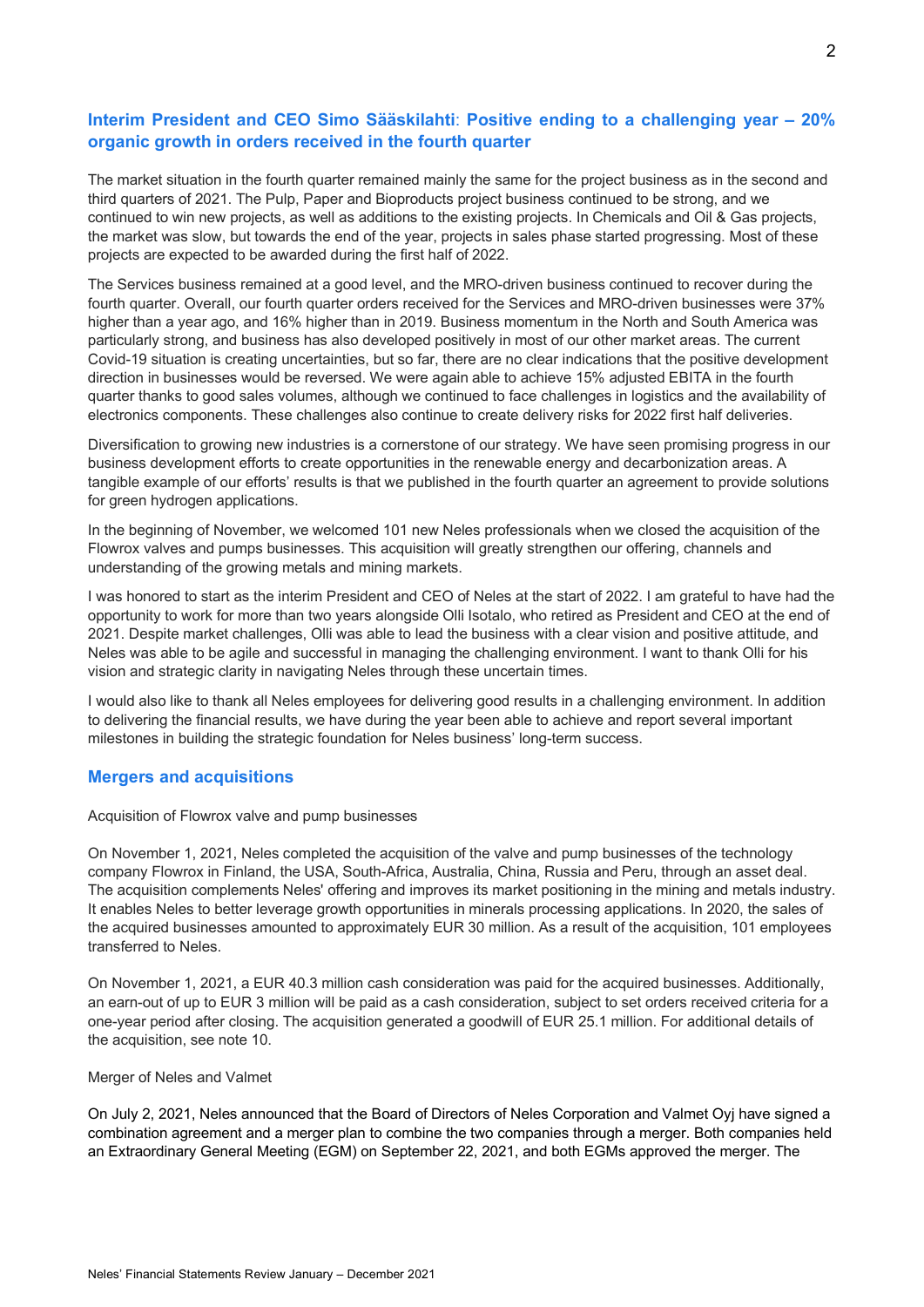completion of the merger was expected to occur on January 1, 2022, subject to all conditions for completion being fulfilled.

On November 5, 2021, Valmet announced that due to the regulatory review processes taking longer than previously estimated, the completion of the merger was targeted to occur on or before April 1, 2022. As the completion has not yet taken place, the next possible date under the Combination Agreement for the completion to take place is April 1, 2022. The planned closing date may be delayed due to the regulatory processes ongoing. Should the closing be delayed from April 1, 2022, Valmet will issue a stock exchange release on the matter and the merger prospectus will be supplemented once there is more clarity on the timetable of the regulatory processes. Until the completion of the merger Neles and Valmet will carry out their respective businesses as separate and independent companies.

As a merger consideration, Neles shareholders will receive 0.3277 new shares in Valmet for each share they hold in Neles. Among other conditions, the combination is subject to, the obtaining of merger control and other regulatory approvals, and an extra distribution of funds in the amount of a maximum of EUR 2.00 per share to the Neles shareholders prior to the merger's completion.

On July 2, 2021, Neles signed a EUR 301 million bridge-to-bond facility, the purpose of which is to finance the extraordinary distribution of funds prior to the completion of the merger. If executed, the facility term is 12 months, with two 6-month extension options.

For more information, please see https://www.neles.com/company/valmet-neles-merger/.

# **Market outlook**

Market activity in Pulp and Paper projects is expected to continue at a good level.

Market activity in the Chemicals and Oil & Gas project business was weak during 2021. The market activity is expected to return to a satisfactory level during the next 6 months.

Market activity was satisfactory/good for the Services and the Maintenance, Repair and Operations-driven (MRO) businesses during the fourth quarter of 2021. Positive development is expected to continue in these markets and reach a good level in the first half of 2022.

The ongoing challenges in global logistics, availability of electronic components and the Covid-19 pandemic continues to create uncertainty and risks of abrupt changes in all markets important to Neles.

The market outlook reflects the management's expectation for the next six months unless otherwise stated.

# **Covid-19 pandemic update**

In the first quarter of 2021, Neles' Brazilian supply center was temporarily closed. At the beginning of the second quarter, there were also temporary closures in Neles' Indian factories. The Covid-19 pandemic situation is being followed closely by management, prioritizing the health and safety of Neles' employees and partners. At the end of 2021, all Neles factories were operational.

The global logistics situation continued to be challenging during the fourth quarter of 2021. The availability of transportation and difficulties in arranging logistics by Neles or its customers has caused delays in Neles' deliveries. In addition, delays have occurred due to a shortage of electronic components.

Neles has operations in several regions where the Covid-19 pandemic continues to cause disruptions. There continue to be risks of similar temporary closures of local Neles operations, challenges in global logistics and availability of electronic components. These above challenges are expected to continue at least in the first half of 2022.

Travel restrictions, cuts to external spending across the organization, and cost-saving and optimization activities have continued in 2021. Ever more attention has also been paid to managing net working capital. There have been no material credit losses or order cancellations.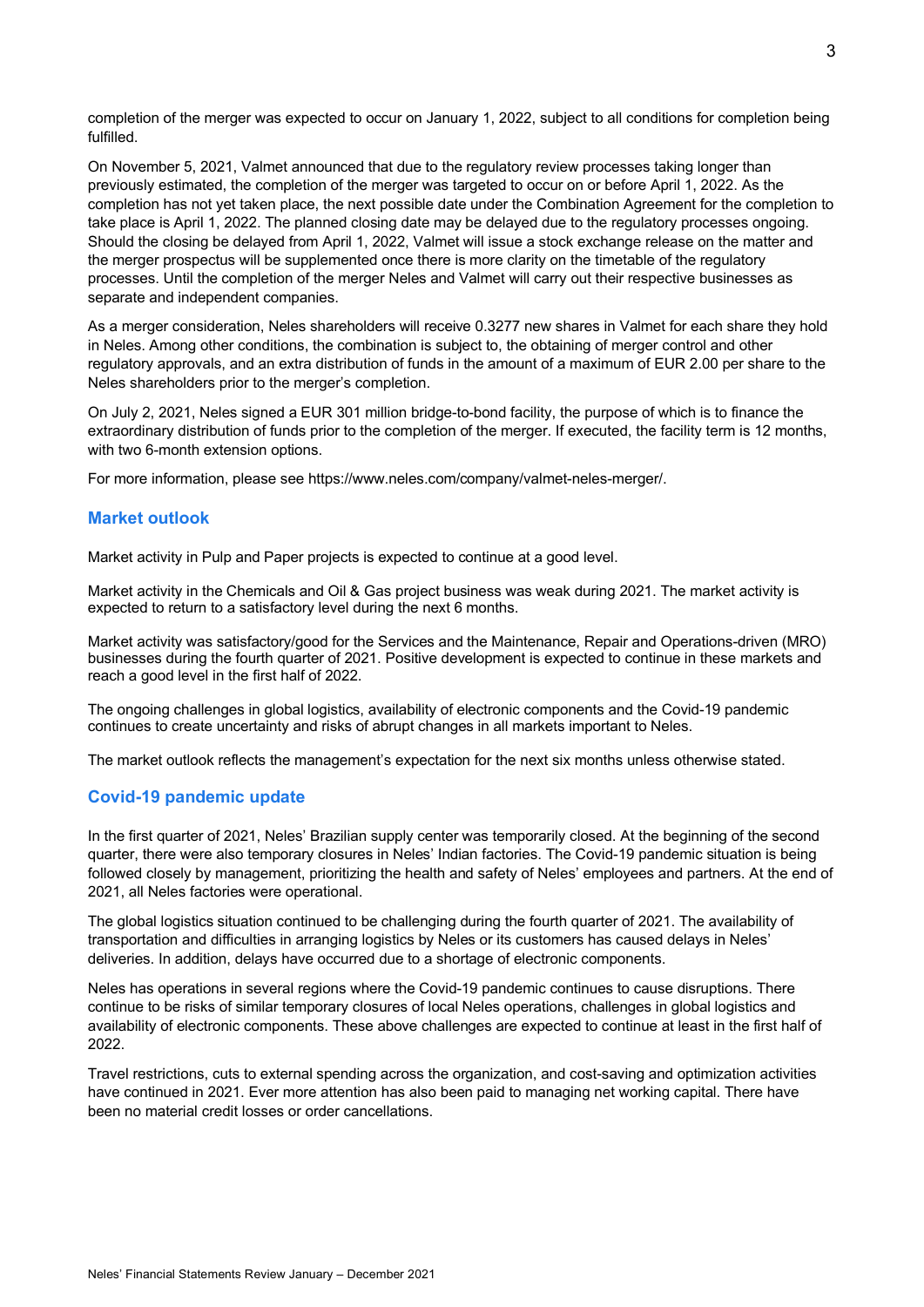# Neles' Financial Statements Review January–December 2021

# **Operating environment**

The Pulp, Paper and Bioproducts project business remained active and at a good level throughout 2021. Neles won new projects as well as additional orders for ongoing projects.

Chemicals and Oil & Gas project activity was weak throughout 2021, and orders received were notably below the 2020 comparison period. However, toward the end of the fourth quarter, Chemicals, Oil & Gas projects in the funnel began to progress and project orders are expected during the first half of 2022.

Overall, orders received in the Services and MRO-driven businesses were at a good level in the fourth quarter of 2021, but there were regional differences in orders. Orders received in the North and South America Market Area were particularly strong. In 2021, Services demand was good and comparable to the pre-Covid level. Services orders grew in all market areas and achieved 15% growth from the comparison period. MRO-driven business demand improved and was well above the previous year's level. There was also positive development across market areas for the MRO-driven business orders, which grew by 29%.

In the fourth quarter, orders received in the North American Market Area grew by 61% compared to the comparison period and 27% compared to the third quarter. In 2021, the market sentiment in the North American Market Area improved rapidly in the first quarter and continued to be good throughout the year. The Market Area's orders grew by 32% from the comparison period.

In the fourth quarter, the EMEIA (Europe, Middle East, India and Africa) Market Area's orders received grew by 14% compared to the comparison period, driven by the Services and MRO-driven businesses. Project orders remained weak. In 2021, the EMEIA Market Area's orders received grew by 3% from the previous year. Project orders were weak compared to the previous year, while Services and MRO-driven businesses improved notably.

The APAC Market Area's orders received grew by 12% in the fourth quarter from the comparison period, which was attributed to improved orders received in the Services and MRO-driven businesses. In 2021, orders received in the APAC Market Area declined by 5% from the previous year. In 2021, project orders were satisfactory, but clearly lower than in 2020, which was a strong year for projects. Growth in the Services and MRO-driven businesses was not enough to offset the decline in project orders.

In the fourth quarter, project orders had a positive impact on the South America Market Area's orders received. The decline in orders received in 2021 from the comparison period is explained by a strong project order intake in 2020. The Services and MRO-driven businesses developed well in the South America Market Area in 2021.

# **Orders and Sales**

#### *Orders by market area*

| <b>EUR million</b> | $10 - 12/21$ | $10 - 12/20$ | $1 - 12/21$ | $1 - 12/20$ |
|--------------------|--------------|--------------|-------------|-------------|
| <b>FMFIA</b>       |              | 55.1         | 230 7       | 224.9       |
| North America      | 60 4         | 37.5         | 222 A       | 168.5       |
| South America      | 14.6         | 12 R         | 464         | 64.6        |
| Asia Pacific       | 32.7         | 29.2         | 125.7       | 132.2       |
| <b>Neles total</b> | 170.4        | 134.5        | 625.2       | 590.1       |

In the fourth quarter, orders received increased from the comparison period mainly due to growth in the Services and MRO-driven businesses. Orders received in the Services and MRO-driven businesses totaled EUR 120.6 (88.3) million, of which Services orders were EUR 35.9 (35.0) million.

In 2021, orders received increased from the comparison period due to growth in the Services and MRO-driven businesses. Orders received in the Services and MRO-driven businesses totaled EUR 442.0 (357.8) million, of which Services orders were EUR 153.5 (133.5) million.

The order backlog on December 31, 2021, was EUR 294.4 (270.3) million.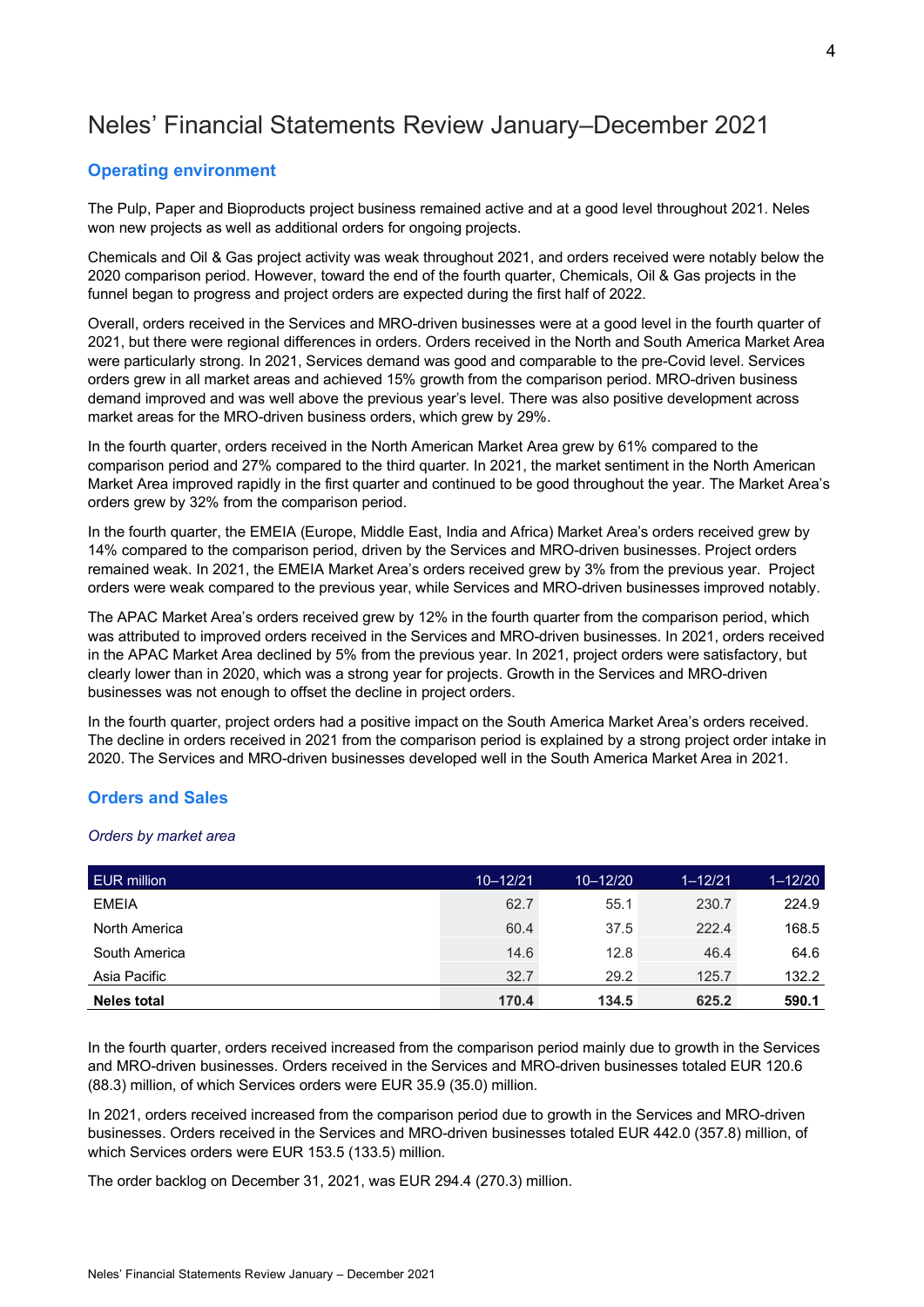#### *Sales by market area*

| <b>EUR million</b> | $10 - 12/21$ | $10 - 12/20$ | $1 - 12/21$ | $1 - 12/20$ |
|--------------------|--------------|--------------|-------------|-------------|
| <b>FMFIA</b>       | 73.4         | 62 1         | 245.3       | 223.0       |
| North America      | 54.2         | 36.4         | 195.8       | 166.5       |
| South America      | 10.4         | 20.5         | 51.3        | 56.9        |
| Asia Pacific       | 36.2         | 35.9         | 118.6       | 130.0       |
| <b>Neles total</b> | 174.2        | 154.9        | 610.9       | 576.3       |

The sales growth in the fourth quarter was attributable to both projects and MRO-driven business. Sales in the Services and MRO-driven businesses totaled EUR 112.0 (96.7) million, of which Services sales were EUR 38.5 (35.4) million.

In 2021, the growth is sales was attributable to increased sales in the Services and MRO-driven businesses. Sales in the Services and MRO-driven businesses totaled EUR 403.8 (368.7) million, of which Services sales were EUR 148.1 (128.6) million.

#### *FX impact on orders received and sales*

|                                       | <b>Orders received</b> |             | Sales        |             |
|---------------------------------------|------------------------|-------------|--------------|-------------|
|                                       | $10 - 12/21$           | $1 - 12/21$ | $10 - 12/21$ | $1 - 12/21$ |
| 2020, EUR million                     | 134.5                  | 590.1       | 154.9        |             |
| Organic growth in constant currencies | 20%                    | 7%          |              | 7%          |
| Acquisitions                          | 4%                     | 1%          | 3%           |             |
| Impact of changes on exchange rates   | 3%                     | $-2%$       | 2%           |             |
| <b>Total change</b>                   | 27%                    | 6%          | 2%           |             |
| 2021, EUR million                     | 170 4                  | Gクミ ク       | 174.2        |             |

In the fourth quarter, orders received grew by 27% from the comparison period, of which organic growth with comparable currencies was 20% and growth from acquisition was 4%. Sales grew by 12%, of which organic growth with comparable currencies was 8% and growth from acquisition was 3%. Additionally, currency exchange rates had a positive impact on the reported orders received and sales.

In 2021, growth in orders received and sales was 6% and resulted mainly from organic growth. Changes in currency exchange rates had a negative impact on orders received and sales.

Currency exchange rate impacts were mainly due to the US dollar and Brazilian real.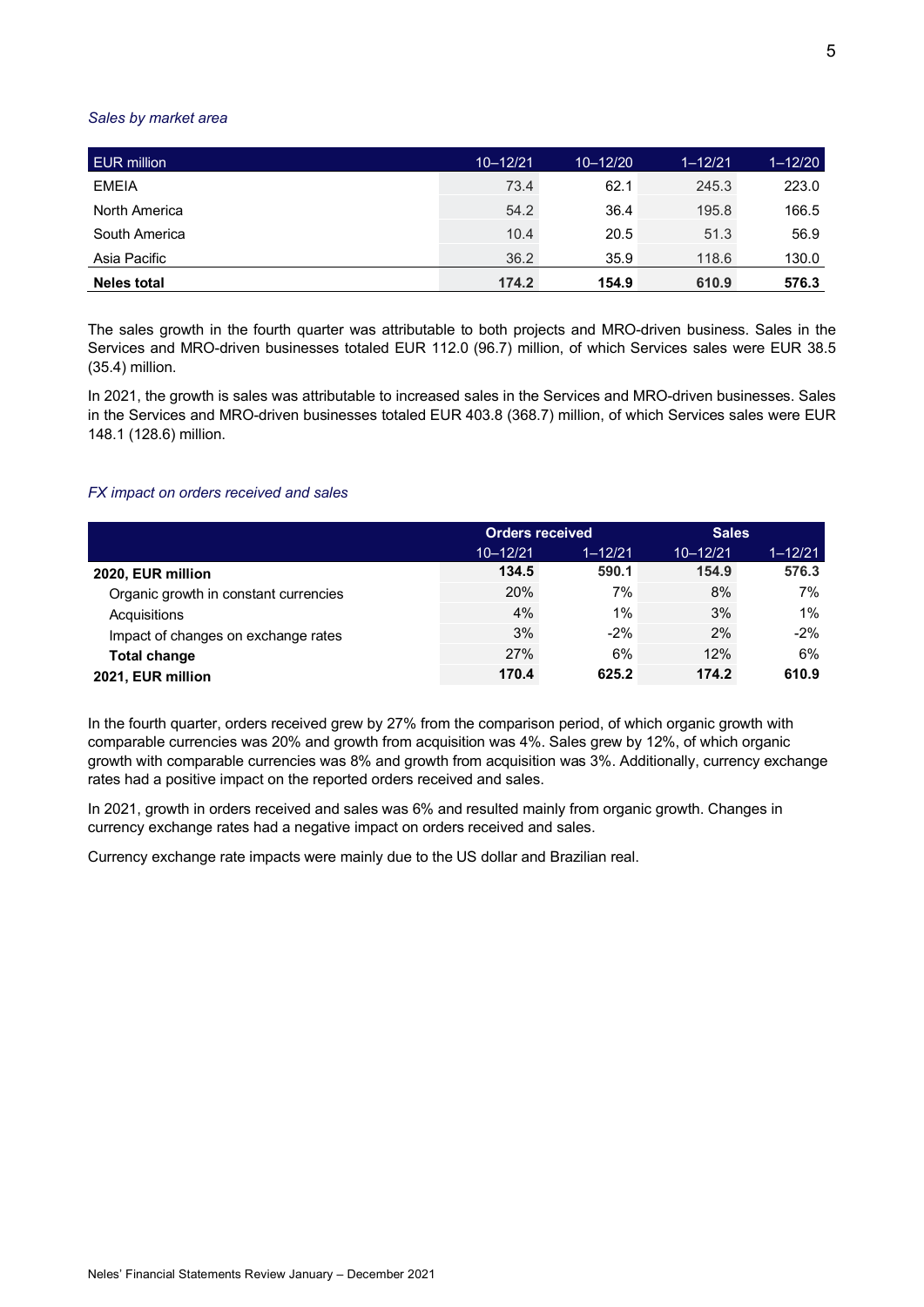# **Financial performance**

| <b>EUR million</b>        | $10 - 12/21$ | $10 - 12/20$      | $1 - 12/21$ | $1 - 12/20$       |
|---------------------------|--------------|-------------------|-------------|-------------------|
| <b>Adjusted EBITA</b>     | 26.8         | 22.7              | 86.8        | 85.0              |
| % of sales                | 15.4         | 14.6              | 14.2        | 14.8              |
| Amortizations             | $-1.3$       | $-0.9$            | $-3.7$      | $-3.4$            |
| Adjustments               | $-1.9$       | $-3.3$            | $-7.2$      | $-11.3$           |
| <b>Operating profit</b>   | 23.6         | 18.5              | 75.8        | 70.3              |
| % of sales                | 13.6         | 12.0              | 12.4        | 12.2              |
| Financial expenses, net   | $-1.0$       | $-2.2$            | $-5.0$      | $-6.5$            |
| Income taxes              | $-2.3$       | $-3.6$            | $-14.1$     | $-15.6$           |
| Effective tax rate %      |              |                   | 20.0        | 24.4              |
| Net profit for the period | 20.3         | 12.7              | 56.7        | 48.2              |
| Earnings per share        | 0.14         | 0.08 <sup>1</sup> | 0.38        | 0.32 <sup>1</sup> |

<sup>1</sup> *Earnings per share, continuing operations*

In the fourth quarter, 12.4% higher sales volumes had a positive impact on profitability compared to the comparison period. Adjusted EBITA was 18.1% higher, and adjusted EBITA-margin 0.8%-points better than in the comparison period. Gross margin was 32.3% (31.6%). SGA costs, excluding adjustment items, were EUR 3.5 million higher than in the comparison period. Adjustment items in the fourth quarter amounted to EUR 1.9 (3.3) million.

In 2021, adjusted EBITA grew by 2.1% from 2020 to EUR 86.8 (85.0) million. The positive impact came from sales volume growth. Profitability was negatively impacted by decline in gross margin of 32.5% (33.0%), 3.5% growth in SGA costs without adjustment items of EUR 111.1 (107.3) million, and a decline in Other operating income and expenses of EUR -4.6 (-1.8) million. Other operating income and expenses reflect the impact of non-deductible withholding taxes, currency fluctuations and hedging results. Adjustment items in 2021 amounted to EUR 7.2 (11.3) million.

In 2021, adjusting item costs related to Neles and Valmet merger, acquisitions and changes in the long-term incentive plans. In 2020, the adjustments items were attributable to advisory, brand, IT and other costs related to the creation and rebranding of Neles, establishing a new operating structure and developments around Neles' shareholding.

In 2021, the effective tax rate was 20.0% and it was impacted by the previous year's taxes and deferred tax adjustments. The comparative operative tax rate was about 24.1% (24.4%).

Earnings per share for 2021 amounted to EUR 0.38 (EUR 0.32, continued operations).

# **Cash flow and investments**

| <b>EUR million</b>                    | $1 - 12/21$ | $1 - 12/20$ |
|---------------------------------------|-------------|-------------|
| Cash flow from operating activities   | 88.3        | 81.1        |
| Capital expenditures, net             | $-10.9$     | -12.4       |
| Free cash flow, continuing operations | 77.5        | 68.7        |
| Cash conversion, %                    | 137         | 142         |

The free cash flow for the full year 2021 was good and amounted to EUR 77.5 million (EUR 68.7 million). Cash generation was good during the fourth quarter of 2021. An increase in sales and active net working capital management supported the good cash flow development. The majority of the capital expenditures consisted of R&D projects, ERP harmonization, and investments in manufacturing capacity and equipment. Some of the planned investments for 2021 have been delayed.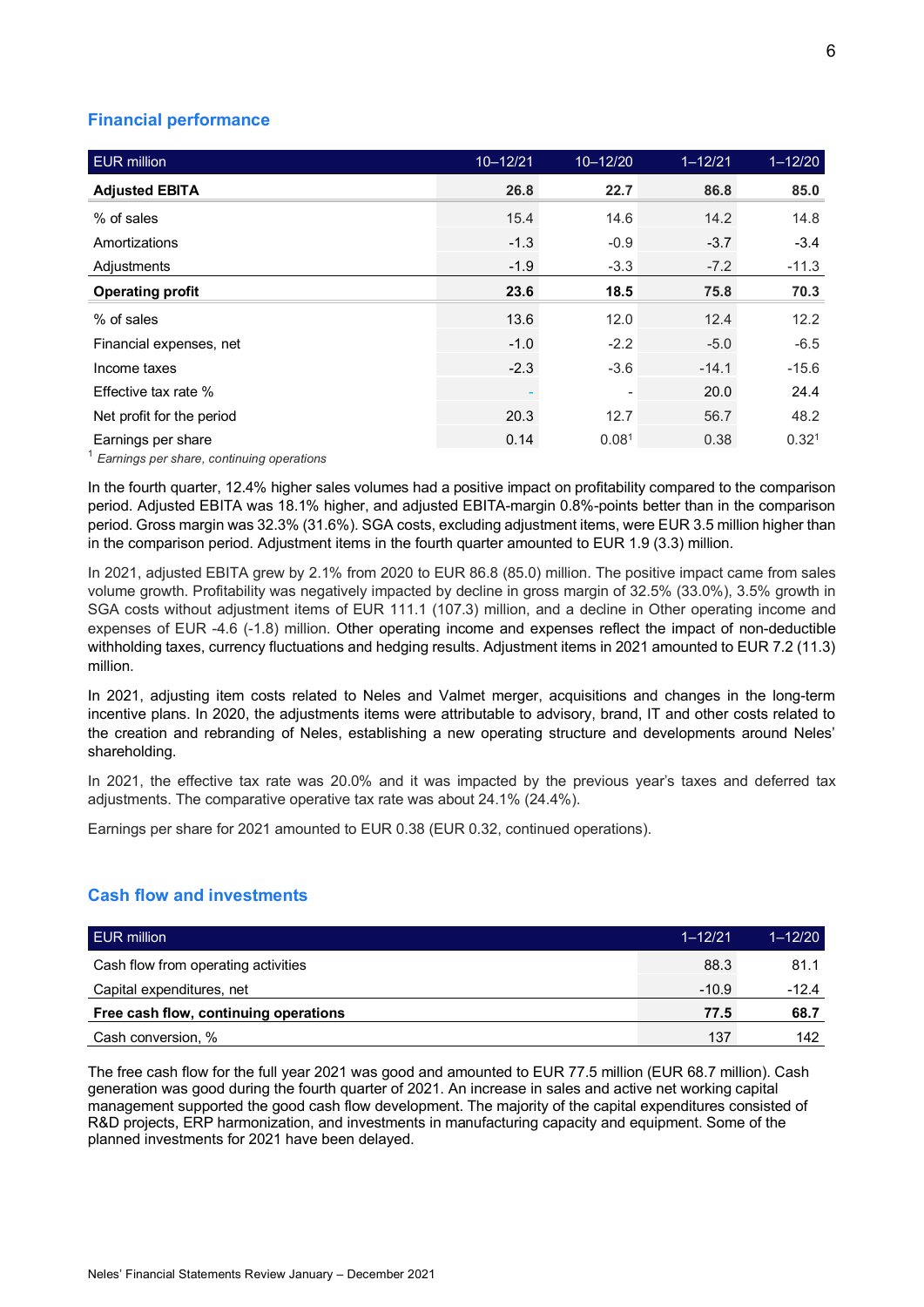# **Financial position**

| <b>EUR million</b>                     | 12/21    | 12/20    |
|----------------------------------------|----------|----------|
| Inventory                              | 187.0    | 160.3    |
| Trade receivables                      | 84.2     | 88.9     |
| Trade payables                         | $-62.8$  | $-59.9$  |
| Advances received                      | $-27.3$  | $-26.7$  |
| Other receivables and liabilities, net | $-30.9$  | $-19.0$  |
| Net working capital                    | 150.2    | 143.6    |
|                                        |          |          |
| Interest bearing liabilities           | 215.6    | 217.3    |
| Other interest bearing assets          | $-1.8$   |          |
| Cash and cash equivalents              | $-132.4$ | $-135.9$ |
| Net debt                               | 81.4     | 81.4     |
| Gearing, %                             | 26.8     | 30.9     |
|                                        |          |          |
| Equity                                 | 304.0    | 263.1    |
| Total assets                           | 700.2    | 643.8    |
| Equity to assets ratio, %              | 45.2     | 42.6     |

At the end of 2021, net working capital amounted to EUR 150.2 (143.6) million. Continued challenges in global logistics and acquisition of Flowrox contributed to the inventory increase. See note 10. Acquisitions and disposals for additional information regarding the acquisition's impact on the increase in inventory. The increase in other receivables and liabilities, net was caused by accrued merger-related expenses and recognized contingent consideration of the acquisition.

Neles' balance sheet and liquidity position remained solid. Interest bearing liabilities on December 31, 2021 were EUR 215.6 million (EUR 217.3 million at the end of December 2020), including EUR 47.5 million in lease liabilities (EUR 51.5 million at the end of December 2020). A dividend of EUR 33.1 million was paid on April 8, 2021.

Neles' available additional funding consists of an undrawn, committed syndicated revolving credit facility of EUR 200 million and the EUR 200 million Finnish commercial paper program. In the second quarter, the Termination Date of the existing EUR 200 million Revolving Credit Facility was extended by one year to June 30, 2024.

In July, Neles signed a EUR 150 million bilateral Term Loan, which was drawn down in August to refinance the existing EUR 150 million Term Loan, with maturity in July 2022. The tenor of the new loan is seven years.

On July 2, 2021, Neles signed a EUR 301 million Bridge-to-bond facility, the purpose of which is to finance the extraordinary distribution of funds prior to the completion of the merger. If executed, the facility term is 12 months, with two 6-month extension options. Neles Group has no public rating in any ratings agency.

# **Research and development**

Neles' research and development activities focus on the renewal and expansion of certain product platforms to ensure the future competitiveness of its offerings. Neles research and development efforts also continuously aim to improve customers' processes in terms of sustainability, efficiency and reliability.

#### *Research and development as well as IP related expenditure*

| Research and Development expenditure | 16 F    |  |
|--------------------------------------|---------|--|
| of sales. %                          |         |  |
| $\alpha$ which expensed              | l. 5. P |  |
| sales.%                              |         |  |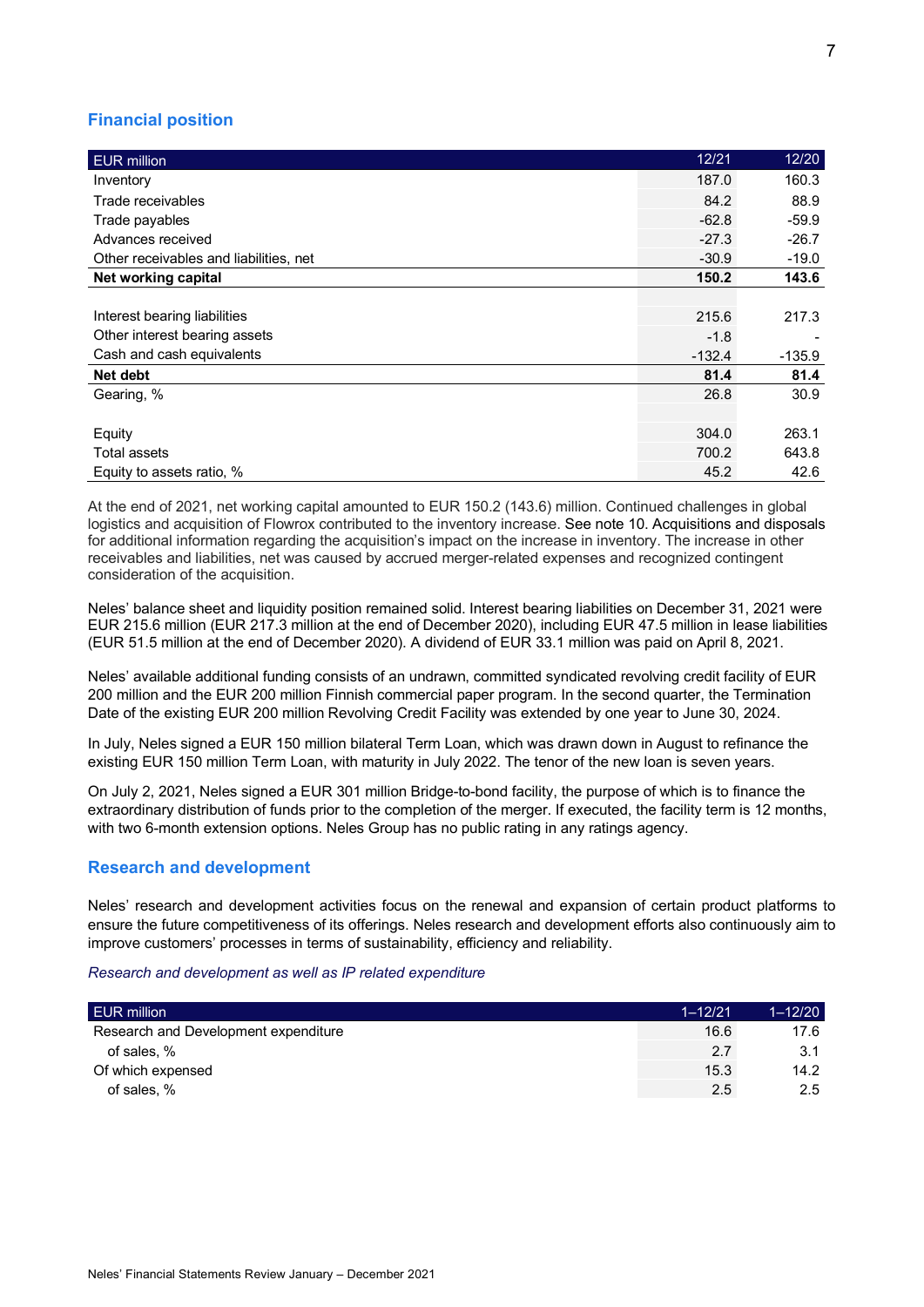#### Product launches and new inventions

In the fourth quarter, Neles launched the second phase of a new metal seat ball valve platform. The platform will improve product performance and manufacturing efficiency in class 600 trunnion ball valves. Neles also launched an expansion to its globe valve product line with new capabilities in high temperature applications. The temperature range was expanded up to 540 ℃ and this new high temperature option allows Neles to offer globe valves for even more demanding applications, e.g. in refineries, petrochemical plants and the power industry.

In the third quarter, Neles launched a new version of Expertune PlantTriage software. It continuously monitors customers' plant to identify issues whenever they occur. In the second quarter, Neles launched the first products based on a new butterfly valve platform and the first valve with a 3D printed valve body was delivered for field testing.

### **Mergers and acquisitions**

#### Acquisition of Flowrox valve and pump businesses

On November 1, 2021, Neles completed the acquisition of the valve and pump businesses of the technology company Flowrox in Finland, the USA, South-Africa, Australia, China, Russia and Peru, through an asset deal. The acquisition complements Neles' offering and improves its market positioning the mining and metals industry. It enables Neles to better leverage growth opportunities in minerals processing applications. In 2020, the sales of the acquired businesses amounted to approximately EUR 30 million. As a result of the acquisition, 101 employees transferred to Neles.

On November 1, 2021, a EUR 40.3 million cash consideration was paid for the acquired businesses. Additionally, an earn-out of up to EUR 3 million will be paid as a cash consideration, subject to set orders received criteria for a one-year period after closing. The acquisition generated a goodwill of EUR 25.1 million. For additional details of the acquisition, see note 10.

#### Merger of Neles and Valmet

On July 2, 2021, Neles announced that the Board of Directors of Neles Corporation and Valmet Oyj have signed a combination agreement and a merger plan to combine the two companies through a merger. Both companies held an Extraordinary General Meeting (EGM) on September 22, 2021, and both EGMs approved the merger. The completion of the merger was expected to occur on January 1, 2022, subject to all conditions for completion being fulfilled.

On November 5, 2021, Valmet announced that due to the regulatory review processes taking longer than previously estimated, the completion of the merger was targeted to occur on or before April 1, 2022. As the completion has not yet taken place, the next possible date under the Combination Agreement for the completion to take place is April 1, 2022. The planned closing date may be delayed due to the regulatory processes ongoing. Should the closing be delayed from April 1, 2022, Valmet will issue a stock exchange release on the matter and the merger prospectus will be supplemented once there is more clarity on the timetable of the regulatory processes. Until the completion of the merger Neles and Valmet will carry out their respective businesses as separate and independent companies.

As merger consideration, the shareholders in Neles will receive 0.3277 new shares in Valmet for each share they hold in Neles. Among other conditions, the combination is subject to, the obtaining of merger control and other regulatory approvals, and an extra distribution of funds in the amount of a maximum of EUR 2.00 per share to the Neles shareholders prior to the completion of the merger.

On July 2, 2021, Neles signed a EUR 301 million bridge-to-bond facility, the purpose of which is to finance the extraordinary distribution of funds prior to the completion of the merger. If executed, the facility term is 12 months, with two 6-month extension options.

For more information, please see https://www.neles.com/company/valmet-neles-merger/.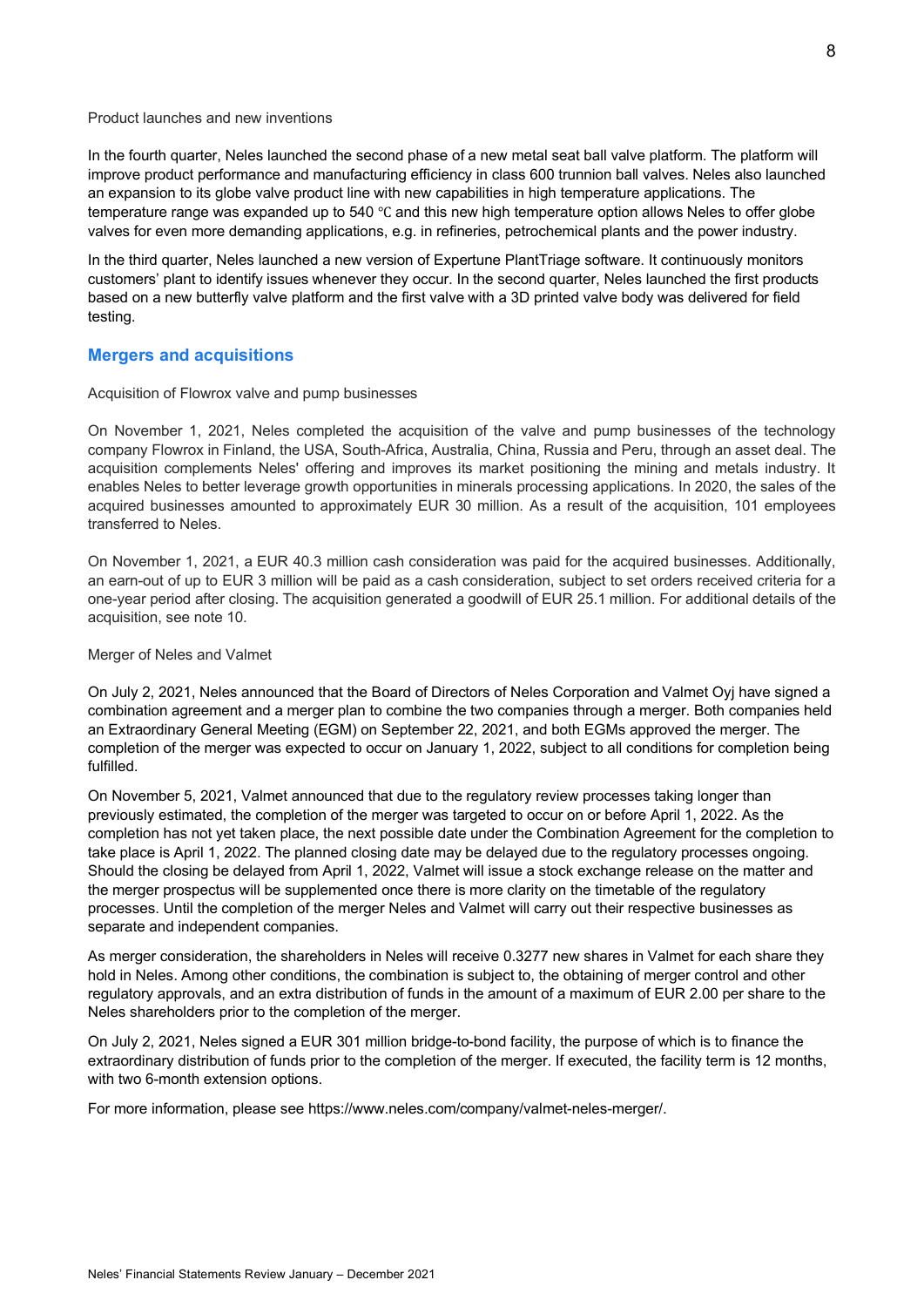# **Personnel**

At the end of December 2021, Neles had 2,934 employees (December 31, 2020: 2,840 employees). Due to the Flowrox acquisition on November 1, 2021, 101 employees transferred to Neles.

**Safety** 

Neles is committed to the continuous improvement of safety with the goal of zero harm. Neles LTIF in 2021 remained at a good level at 1.3 (1.3).

In October, Neles achieved a record 1,000 days without a Lost Time Incident at its technology center in Finland.

| Injuries in Neles operations, rolling 12 months | 12/21 |  |
|-------------------------------------------------|-------|--|
| Lost time incident frequency, LTIF              |       |  |

Share-based long-term incentive schemes for key personnel

In relation to Neles' merger with Valmet, the Board of Directors has decided to adjust the structure of Neles' longterm incentive schemes. All long-term incentive schemes will be paid as a cash reward, and their plan and vesting periods have been shortened to reflect the merger schedule. As a result, Neles has recognized an accelerated cost of EUR 2.7 million for 2021, which is reported as an adjusting item. The final execution of these modifications is subject to the closing of the merger. The payments of the cash rewards are scheduled for 2022 and 2023.

# **Management appointments**

On November 30, 2021, Neles' Board of Directors appointed CFO Simo Sääskilahti interim President and CEO as of January 1, 2022. President and CEO, Olli Isotalo continued in his role until December 31, 2021.

On January 1, 2021, Elisa Erkkilä, LL.M, joined Neles Executive Team. She been with the Company as General Counsel and Chief Compliance Officer since the launch of Neles Corporation in July 2020.

# **Shares and share trading**

Neles' share capital was EUR 50,982,843.80, and the number of shares was 150,348,256. This included 150,361 treasury shares held by the Parent Company, which represented 0.1% of all Neles shares and votes.

A total of 73,082,380 Neles shares was traded on Nasdaq Helsinki in January–December 2021, and the value of the shares traded was approximately EUR 872 million. Neles' market capitalization at the end of December 2021, excluding shares held by the Parent Company, was EUR 2,056 million.

#### *Neles share performance on Nasdaq Helsinki, January 1–December 31, 2021*

|                                       | 1–12/2021 |
|---------------------------------------|-----------|
| Closing price, Dec 31, 2021           |           |
| Highest share price                   |           |
| Lowest share price                    |           |
| Volume-weighted average trading price |           |

Flagging notifications in the reporting period

All flagging notifications received by Neles Oyj from its shareholders are available on the Company's website at [https://www.](https://www/)neles.com/company/media/news/.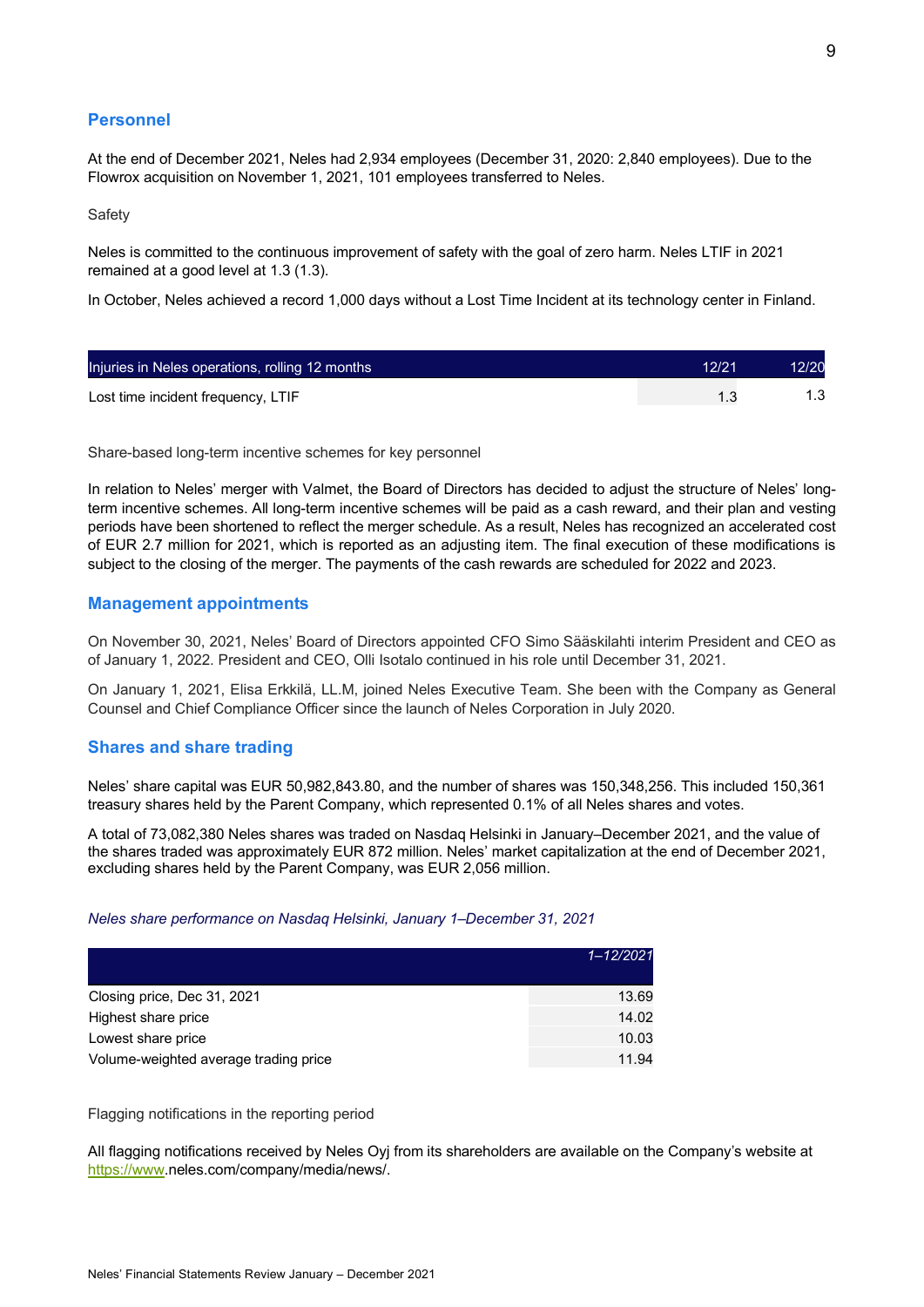# **Extraordinary General Meeting, September 22, 2021**

Neles' extraordinary general meeting approved the merger of Neles and Valmet in accordance with the Merger Plan and authorized the board to resolve the distribution of funds.

#### Resolution on the merger

The General Meeting resolved to approve the Merger Plan regarding the merger between Neles and Valmet and the merger of Neles into Valmet in accordance with the Merger Plan. Pursuant to the Merger Plan, Neles would be merged into Valmet through an absorption merger, so that all assets and liabilities of Neles would be transferred without a liquidation procedure to Valmet in a manner described in more detail in the Merger Plan. The merger has been described in more detail in the stock exchange release published by Neles on July 2, 2021. Pursuant to the Merger Plan, the shareholders of Neles shall receive as merger consideration 0.3277 new shares of Valmet for each share they hold in Neles.

The completion of the merger is conditional upon the satisfaction of the conditions for completion set out in the Merger Plan, or the waiver thereof by Valmet and Neles. In addition to the approvals of the Extraordinary General Meetings of both companies, these conditions include, among others, that necessary merger control and other regulatory approvals have been obtained and that the extra distribution of funds by Neles referred to in the Merger Plan has been executed prior to the completion of the merger, as well as the completion or waiver of other conditions set forth in the Merger Plan.

The planned effective date of the merger is January 1, 2022, but the effective date may change, as described in the Merger Plan, depending inter alia on the satisfaction of the conditions for completion of the merger.

One shareholder, representing 3,000 shares and votes, made a demand at the General Meeting for the redemption of its shares in Neles, in accordance with Chapter 16, Section 13 of the Finnish Companies Act.

Resolution to authorize the Board of Directors to resolve upon an extra distribution of funds

Based on the Combination Agreement and Merger Plan between Neles and Valmet, Neles may at any time prior to the execution of the merger resolve to distribute to its shareholders an extra distribution of funds in the amount of up to EUR 2.00 per share. The General Meeting resolved to authorize the Board of Directors of Neles to resolve, before the completion of the merger, on an extra distribution of funds not exceeding EUR 2.00 per share to be paid either as dividend from the company's retained earnings or as a return of equity from the company's fund for invested unrestricted equity, or a combination of the two. The authorization is in force until the opening of the next Annual General Meeting of the company.

Neles will separately publish its Board of Directors' resolution to distribute funds based on the authorization and will simultaneously confirm the applicable record and payment dates. Funds paid on the basis of the authorization will be paid to shareholders who are registered as shareholders in Neles' shareholders' register on the record date of the distribution of funds.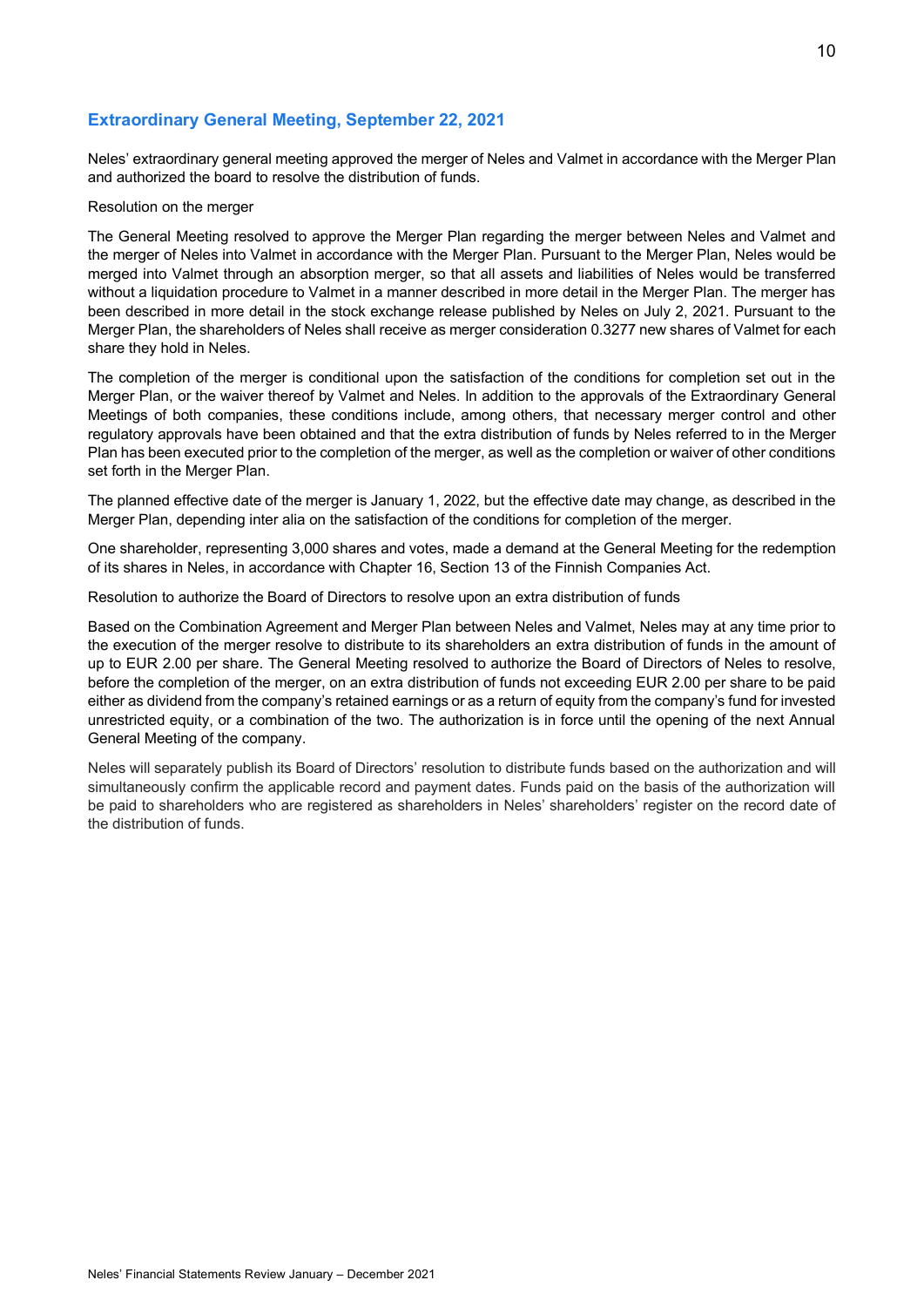# **Annual General Meeting, March 26, 2021**

Neles Corporation's virtual Annual General Meeting (AGM) was held on March 26, 2021. The AGM granted the Company's Board of Directors and the President and CEO discharge from liability for the January 1, 2020 – December 31, 2020 financial period.

The majority of votes were against the approval of the Company's Remuneration Report in the advisory vote.

#### Dividend

Based on the shareholder vote concerning a minority dividend, the AGM decided in deviation from the proposal of the Board of Directors that a minority dividend corresponding to eight (8) percent of the Company's equity shall be paid in accordance with Chapter 13, Section 7 of the Companies Act. The amount of minority dividend is EUR 0.2205 per share. The dividend was paid on April 8, 2021.

Remuneration of members of the Board of Directors

The AGM decided in accordance with the proposal of the Shareholders' Nomination Board that the annual remuneration payable to the members of the Board of Directors for the upcoming term would remain unchanged as follows:

- Chair of the Board: EUR 115,000
- Vice Chair of the Board: EUR 65,000
- Other members of the Board of Directors: EUR 50,000 each

It was further decided in accordance with the proposal of the Shareholders' Nomination Board that an additional annual remuneration be paid to the members of the Board of Directors who are elected as members of the Audit Committee and the Remuneration Committee as follows:

- Chair of the Audit Committee: EUR 15,000
- Members of the Audit Committee: EUR 7,500 each
- Chair of the Remuneration Committee: EUR 7,500
- Members of the Remuneration Committee: EUR 3,750 each

The AGM decided in accordance with the proposal of the Shareholders' Nomination Board that as a condition of the fixed annual remuneration, the members of the Board were obliged, directly based on the AGM's decision, to use approximately 40% of the total annual remuneration for purchasing the Company's shares from the market at a price formed in public trading, and that the purchase would be carried out within two weeks of the publication of the Company's Half Year Review. The Company will compensate the transaction costs and costs related to the applicable asset transfer tax arising from the share purchases. The tax deduction for the entire annual fee will be made from the cash amount.

It was further decided in accordance with the proposal of the Shareholders' Nomination Board that a meeting fee in the amount of EUR 800 would be paid for each virtual Board and Committee meeting. If the physical presence of the Board member is required, the meeting fee will be paid as follows:

- Board members residing in the Nordic countries: EUR 800 for each meeting
- Board Members residing in other European countries: EUR 1,600 for each meeting
- Board Members residing outside Europe: EUR 3,200 for each meeting.

The meeting fees will be paid in cash. Any travel expenses will be reimbursed according to the travel policy of the Company.

#### Composition of the Board of Directors

The AGM decided, in accordance with the proposal of the Shareholders' Nomination Board, that the number of members of the Board of Directors would be seven.

In accordance with the proposal of the Shareholders' Nomination Board, the AGM elected Jaakko Eskola as Chair of the Board of Directors, Perttu Louhiluoto as Vice Chair of the Board of Directors, and Anu Hämäläinen, Niko Pakalén, Teija Sarajärvi, Jukka Tiitinen and Mark Vernon as members of the Board of Directors.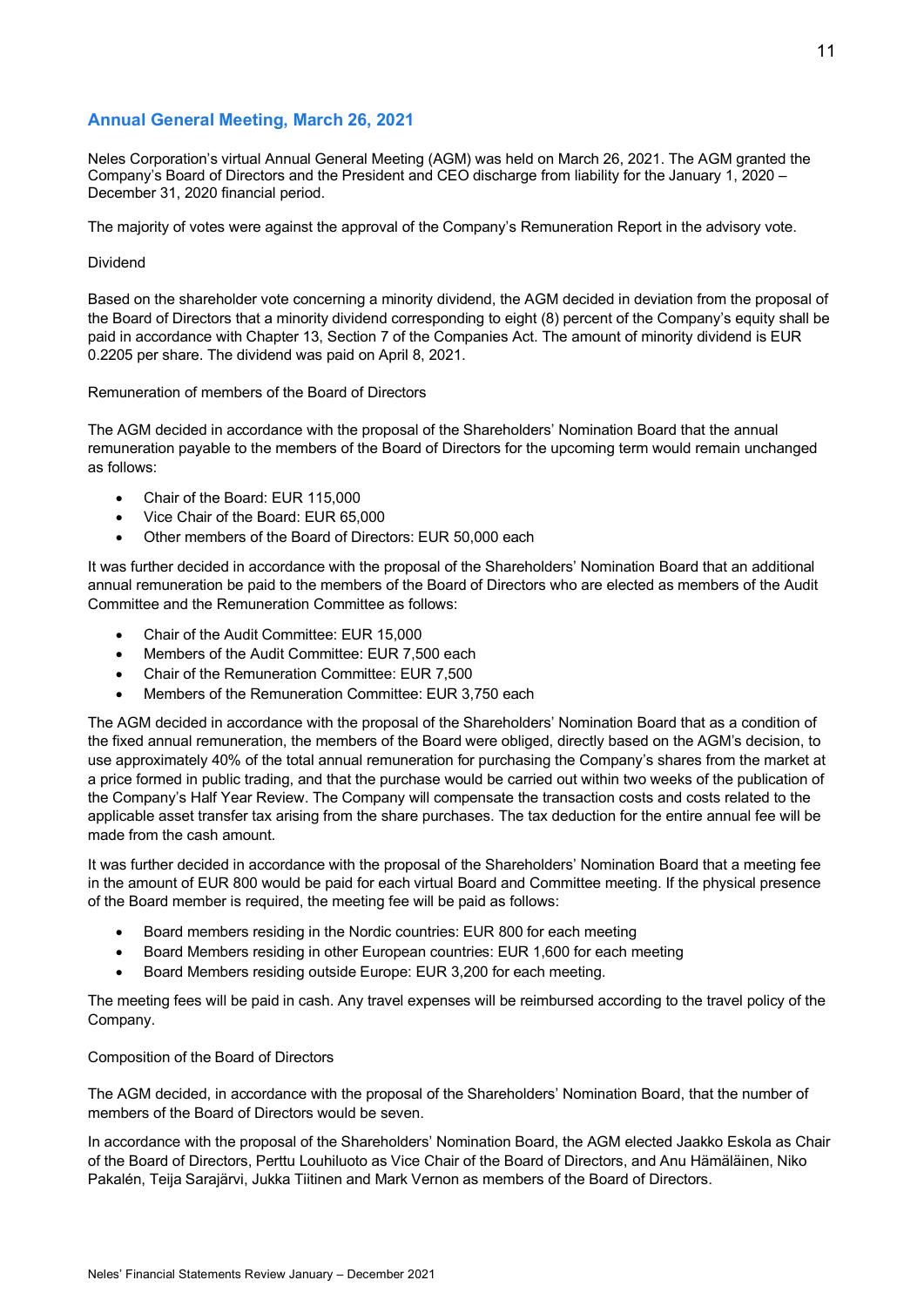The members of the Board of Directors are presented in more detail on Neles' website at: [www.neles.](http://www.neles/)com/investors/governance/board/

Election of Auditor and their remuneration

In accordance with the proposal of the Board of Directors, the AGM resolved to re-elect Ernst & Young Oy, authorized public accountants, as auditor for a term ending at the end of the following AGM. Ernst & Young Oy has notified that Toni Halonen, APA, will act as the principal auditor of the Company. The remuneration for the auditor will be paid against the invoice approved by the Audit Committee.

Authorizing the Board of Directors to decide on the repurchase of the Company's own shares

The AGM decided, in accordance with the proposal of the Board of Directors, to authorize the Board of Directors to decide on the repurchase of the Company's own shares as follows.

The number of the Company's own shares to be repurchased shall not exceed 5,000,000 shares, which corresponds to approximately 3.3 percent of all the shares in the Company. The Company's own shares can also be repurchased otherwise than in proportion to the shareholdings of the shareholders (directed repurchase). The Company's own shares can be repurchased using the unrestricted equity of the Company at a price formed in public trading on the date of the repurchase, or otherwise at a market-based price.

Shares may be repurchased to develop the Company's capital structure, to finance or carry out acquisitions, investments or other business transactions, or to use the shares as part of the Company's incentive schemes.

The Company's own repurchased shares may be held by the Company, canceled, or transferred further.

The Board of Directors was authorized to decide on all other matters related to the repurchase of the Company's own shares. The authorization is effective until June 30, 2022, and it cancels the authorization given by the AGM on June 16, 2020 to decide on the repurchase of the Company's own shares. This authorization has not been exercised by February 4, 2022.

Authorizing the Board of Directors to decide on the issuance of shares and the issuance of special rights entitling to shares

In accordance with the proposal by the Board of Directors, the AGM authorized the Board of Directors to decide on the issuance of shares as well as the issuance of the special rights entitling to shares referred to in Chapter 10, Section 1 of the Companies Act as follows.

The number of shares to be issued either directly or on the basis of special rights entitling to shares shall not exceed 15,000,000 shares in aggregate, which corresponds to approximately 10 percent of all of shares in the Company.

The Board of Directors was authorized to decide on all the conditions of the issuance of shares and of special rights entitling to shares. The authorization concerns both the issuance of new shares, as well as the transfer of treasury shares. The issuance of shares and of special rights entitling to shares may be carried out in deviation from the shareholders' pre-emptive rights (directed issue).

The authorization is effective until June 30, 2022, and it cancels the authorization given by the AGM on June 16, 2020 to decide on the issuance of shares and the issuance of special rights entitling to shares. This authorization has not been exercised by February 4, 2022.

Amendment of the Articles of Association

The AGM decided that 8 § of the Articles of Association of the Company be amended to read as follows:

8 § Place of the shareholders' meeting and advance notice

The Company's shareholders' meetings may be held in Helsinki, Espoo or Vantaa.

Notice of a shareholders' meeting shall be given to the shareholders by publishing a notice on the Company's website or in one or several widely circulated newspaper/s named by the Board of Directors or otherwise verifiably no earlier than three (3) months and no later than three (3) weeks before the shareholders' meeting, but in any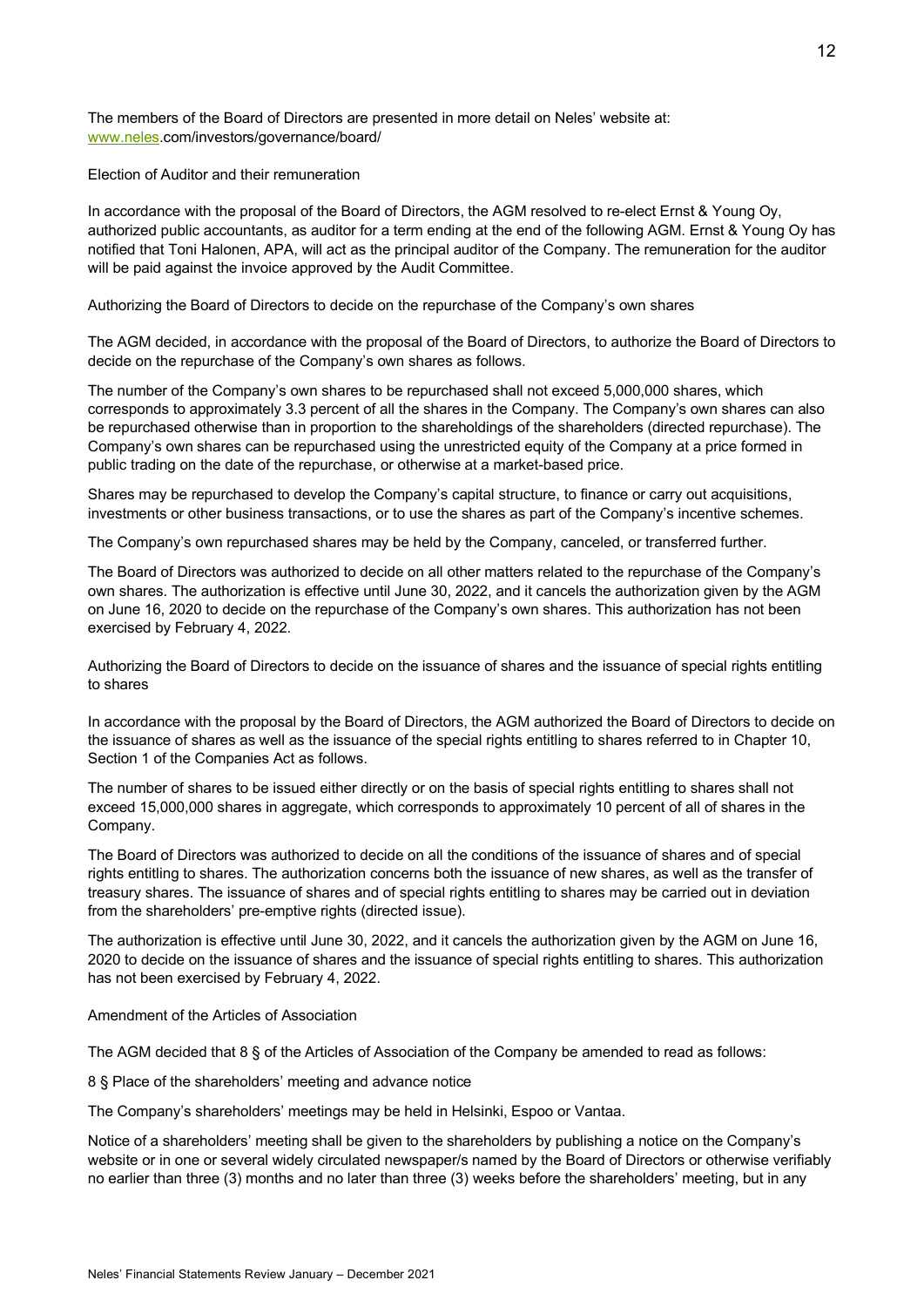case, at least nine (9) days before the record date of the shareholders' meeting, referred to in Chapter 5, Section 6a of the Companies Act.

To attend a shareholders' meeting, a shareholder shall register with the Company no later than on the day stated in the notice to the meeting, which may not be earlier than ten (10) days before the shareholders' meeting."

Organizing meeting

Anu Hämäläinen was appointed Chair of the Audit Committee, and Perttu Louhiluoto and Jukka Tiitinen as members of the Audit Committee.

Jaakko Eskola was appointed as Chair of the Remuneration Committee, and Niko Pakalén, Teija Sarajärvi and Mark Vernon as members of the Remuneration Committee.

Further details and the minutes of the AGM can be found on Neles' website.

<https://www.neles.com/investors/governance/agm/>

## **Other main events in 2021**

**November 30:** Neles announced that Neles' Board of Directors had appointed CFO Simo Sääskilahti as Neles' interim President and CEO as of January 1, 2022. President and CEO, Olli Isotalo continued in his role until December 31, 2021.

**November 17:** Neles announced that Neles and thyssenkrupp Uhde Chlorine Engineers had signed a frame agreement for the delivery of valve solutions for green hydrogen applications. Within the scope of the agreement, Neles will deliver Neles™ segment valves to be used in electrolysis plant modules supplied by thyssenkrupp Uhde Chlorine Engineers.

**November 8:** Neles announced Neles™ Eurohub, a centralized warehouse and logistics concept catering to the needs of its European channel partners. The new concept enables fast and reliable delivery of off-the-shelf Neles products and parts from a conveniently located hub. Eurohub opens with a wide selection of valve automation products, as well as selected valve types.

**November 5:** Neles and Valmet announced that the length of the regulatory review processes had been impacted by third-party statements submitted to competition authorities and would take longer than previously estimated. The target now is that the merger's completion will occur on or before April 1, 2022.

**November 1:** Neles announced that its acquisition of the valve and pump businesses of the Finland-based technology company Flowrox had been successfully completed. With this acquisition, Neles expands its offering and exposure to the mining and metals industry.

**September 22:** Neles' extraordinary general meeting approved the merger in accordance with the Merger Plan of Neles and Valmet and authorized the board to resolve on the distribution of funds.

**September 2:** Neles announced that the Finnish Supervisory Authority had approved the merger prospectus concerning the combination of Neles Corporation and Valmet Oyj published on July 2, 2021.

**September 2:** Neles announced the members of its Shareholders' Nomination Board. On September 1, 2021, the four largest registered shareholders of Neles were Valmet Corporation (29.54% of shares and votes), Cevian Capital Partners Ltd. (10.88% of shares and votes), Alfa Laval Ab (publ) (8.46% of shares and votes) and Ilmarinen Mutual Pension Insurance Company (2.99% of shares and votes).

The members of Neles' Shareholders' Nomination Board are:

- Pasi Laine, President and CEO, Valmet Corporation
- Philip Ahlgren, Vice President, Cevian Capital AB
- Emma Adlerton, Senior Vice President & Group General Counsel, Alfa Laval Ab (publ)
- Mikko Mursula, Chief Investment Officer, Ilmarinen Mutual Pension Insurance Company
- Jaakko Eskola, Chair of Neles' Board of Directors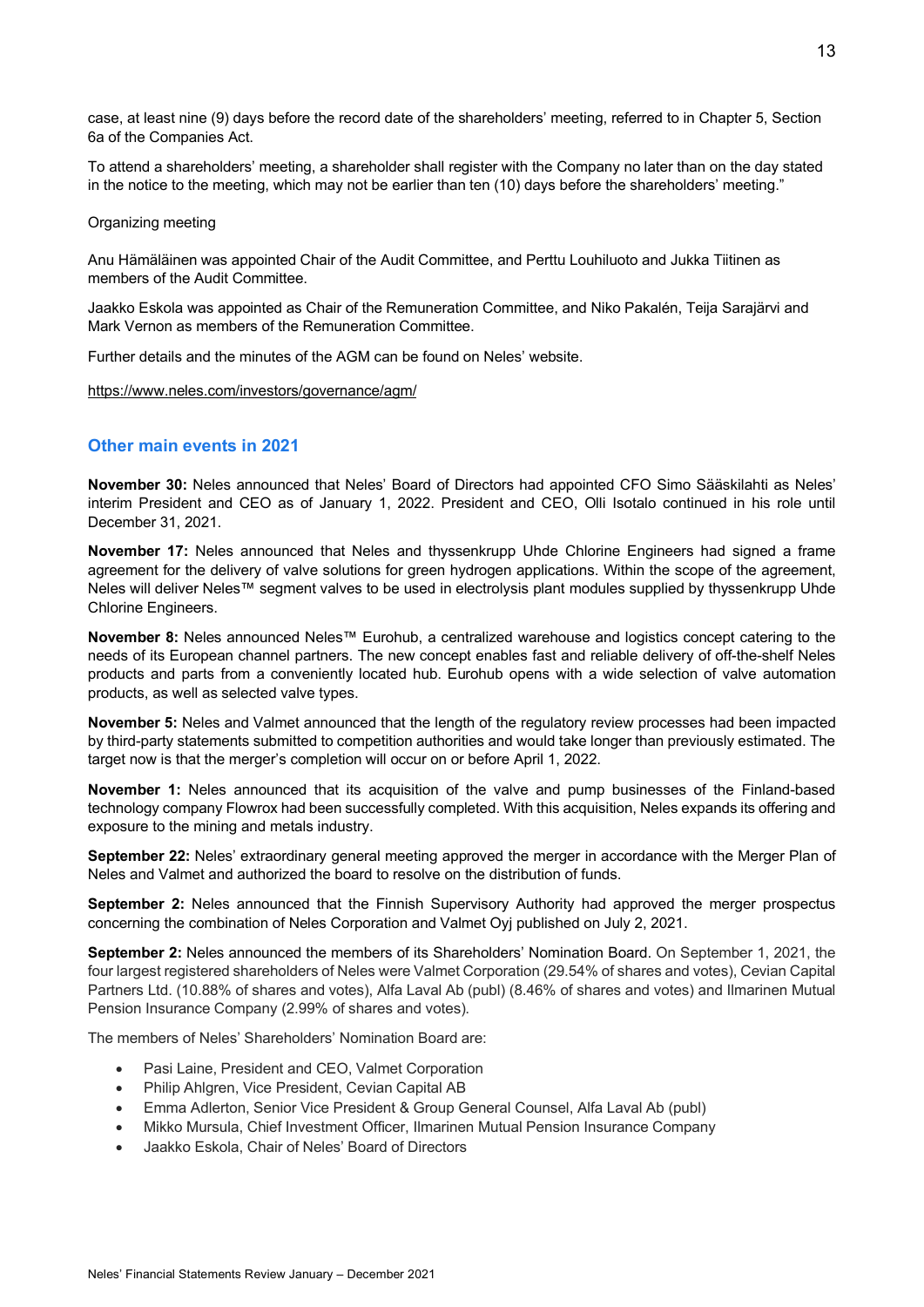The Shareholders' Nomination Board shall submit its proposals for candidates to succeed the members of the Board of Directors to Neles' Board of Directors by January 31, 2022. Further information on the Nomination Board is available at [www.neles.](http://www.neles/)com/investors/governance/nomination-board/.

**July 27:** Neles announced that it had signed an asset purchase agreement to acquire the valve and pump businesses of the Finland-based technology company Flowrox. The acquisition would complement Neles' offering and exposure to the mining and metals industry. The closing of the acquisition was expected in November 2021.

**July 26:** Neles announced the resignation of Vice Chair of the Neles Board of Directors Perttu Louhiluoto. Anu Hämäläinen was appointed as the new Vice Chair, and Niko Pakalén was appointed as a member of the Audit Committee.

**July 9:** In July, Neles signed a EUR 150 million bilateral Term Loan which was drawn down in August to refinance the existing EUR 150 million Term Loan with maturity in July 2022. The tenure of the new loan is seven years.

**July 2:** Valmet and Neles announced the plan to merge, creating a leading company with a unique global offering for process industries.

**July 2:** Neles signed a EUR 301 million bridge-to-bond facility, the purpose of which was to finance an extraordinary dividend payment prior to the closing of the merger with Valmet. If executed, the facility tenor will be 12 months, with two 6-month extension options.

**June 14:** Neles is optimizing its production operations and will commission a new production unit at its valve factory in Vantaa, Finland. The project will enable Neles to improve the availability and delivery times of its valve solutions, and further develop the environmental performance of the Vantaa technology center. The new unit is scheduled to start operations in early 2022.

**June 7:** Neles is introducing a new versatile butterfly valve product range that enables easy valve configuration for an extensive range of applications in all process industries. With its proven technology and state-of-the-art functionality, the product range offers superior process efficiency with a minimized environmental footprint.

**May 5:** Neles delivered its first valve with a 3D printed valve body for field testing. Except for the body, the valve was a standard T5-series stainless steel ball valve. It will be tested at Teollisuuden Voima's power plant in Finland. The project is being carried out in cooperation with Teollisuuden Voima and Fortum.

**April 19**: Neles Corporation received a tax decision and payment request of EUR 1.8 million from the Finnish Tax Authority regarding withholding taxes related to the 2015 and 2016 dividend payments. Neles considers the decision of the Finnish Tax Authority to be unfounded and has appealed against it. However, Neles made the required payment in April 2021 to avoid incurring additional interest costs and increases during the appeals process.

**March 24:** Neles gave notification of a temporary closure of its Brazilian supply center due to Covid-19 cases at the location. The temporary closure of the Brazilian supply center and the consequent delay in sales recognition in subsequent quarters, the timing of other deliveries in the order backlog, and exchange rate fluctuations were expected to have a negative impact on first quarter sales. Sales were estimated to have declined by approximately EUR 10 million or more compared to the first quarter of 2020. Delays in sales will be recovered during the rest of the year.

# **Events after 2021 reporting period**

**January 25:** Neles Corporation has decided on a new operating model and organization, effective from February 7, 2022. The new organization is designed to accelerate strategy implementation by strengthening Neles' long-term offering development and diversification to new customer industries. The other main objective of the change is to better align Neles' organization and processes with the specific requirements of customer segments.

Neles' new business lines will be

- Projects
- MRO and Service
- Valve Controls and Actuators

A new global function, Products and Solutions, will focus on developing and implementing industry-specific strategies and offering, including product management, and R&D.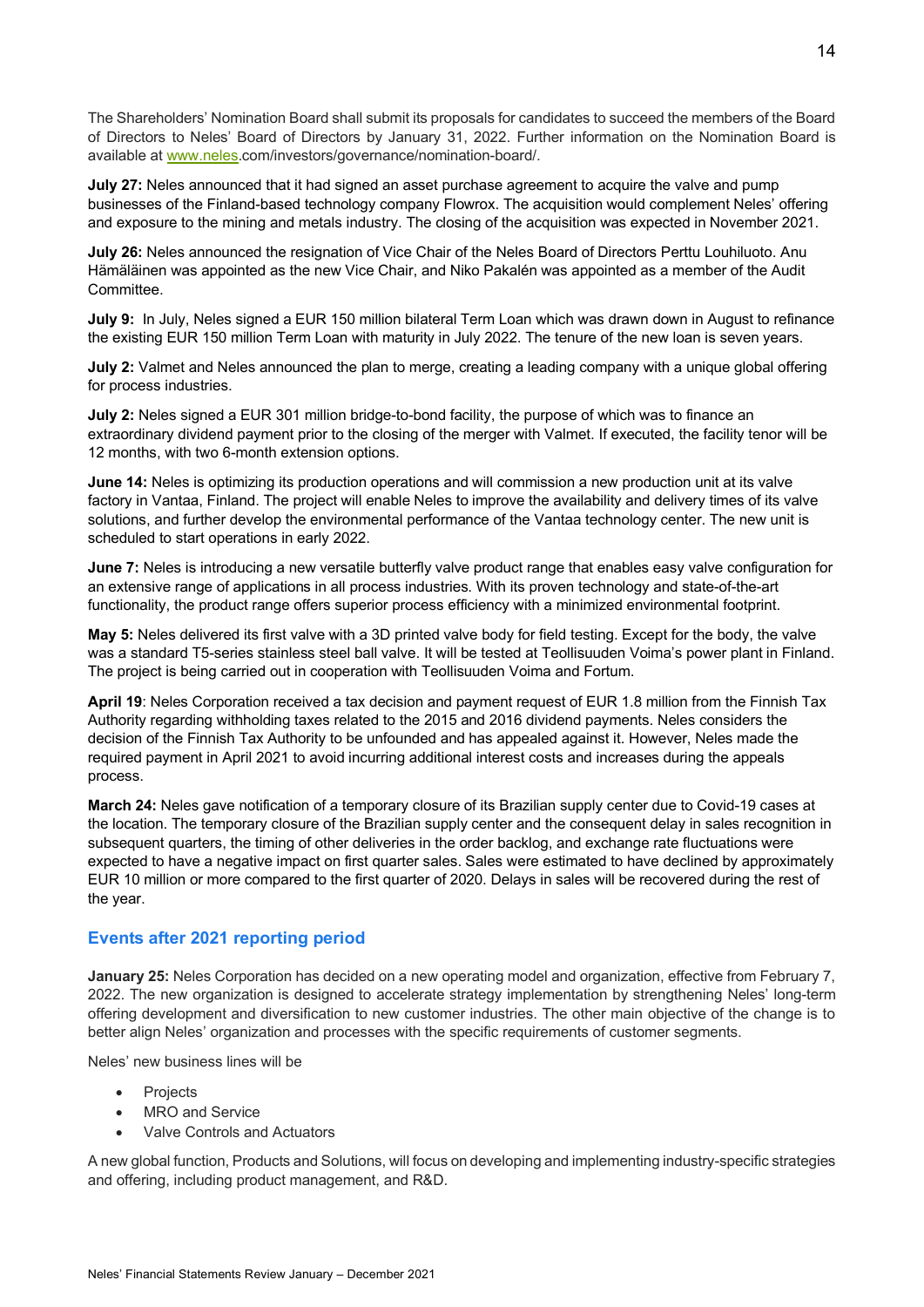Neles' operating model also continues to include global operations, corporate functions and four market areas.

Tuomo Paukkula has been appointed as Head of the Projects business line and a member of Neles' executive management team as of February 7, 2022. He is currently VP, Project Business at Neles.

Other members of the executive management team remain unchanged with few changes in individual roles: Sami Nousiainen, MRO and Service; Kalle Suurpää, Valve Controls and Actuators; Jon Jested-Rask, Products and Solutions; Kevin Tinsley, Global Operations; Timo Hänninen, EMEIA market area; Patrick Dunn, North America; Fabio Maia; South America, Tan HangPheng, APAC; Elisa Erkkilä, Legal and Compliance; Hanne Peltola, Human Resources; and Kaisa Voutilainen, Communications and Marketing.

All executive management team members will report to Neles' Interim President and CEO Simo Sääskilahti. The change does not impact Neles' financial reporting.

**January 24:** The Shareholders' Nomination Board of the Neles Corporation ("Neles") presents the following proposals to the Annual General Meeting 2022 planned to be held on March 22, 2022, if the merger with Valmet Oyj does not close before February 28, 2022. The proposals concern the term of office of the Board of Directors commencing at the end of the Annual General Meeting 2022 and expiring at the registration of the completion of the merger of Neles into Valmet Oyj.

Proposal for the composition of the Board of Directors

The Shareholders' Nomination Board proposes the following composition:

- the number of Board members will be six
- Jaakko Eskola will be re-elected as Chair of the Board
- Anu Hämäläinen will be re-elected as Vice Chair of the Board, and
- Niko Pakalén, Teija Sarajärvi, Jukka Tiitinen and Mark Vernon will be re-elected as Board members.

The proposed members of the Board of Directors are presented on Neles' website at https://www.neles.com/investors/governance/board/.

The proposed Board members have all given their consent to be elected.

All proposed Board members have been assessed to be independent of the company. Apart from Jukka Tiitinen and Niko Pakalén, the proposed Board members are independent of significant shareholders. Jukka Tiitinen has been assessed to be dependent on Valmet Oyj due to his position of Area President, North America of Valmet Oyj. Niko Pakalén has been assessed to be dependent on Cevian Capital Partners Ltd due to his position of Partner at Cevian Capital AB.

Proposal for the remuneration of the Board of Directors

The Shareholders' Nomination Board proposes the same fixed annual remuneration to the Board members as in the previous term. The remuneration to be paid will be calculated pro rata to the length of the term of office based on the following annual remuneration:

- The Chair of the Board will be paid EUR 115,000, the Vice-Chair EUR 65,000 and each member the Board EUR 50,000
- The Chair of the Audit Committee will be paid EUR 15,000 and each member of Audit Committee EUR 7,500
- The Chair of the Remuneration Committee will be paid EUR 7,500 and each member of the Remuneration Committee EUR 3,750

The Shareholders' Nomination Board further proposes that a meeting fee of EUR 800 will be paid for each virtual Board and Committee meeting. If physical presence of the Board member is required, the meeting fees will be paid as follows:

- a fee of EUR 800 will be paid to the Board members who reside in the Nordic countries
- a fee of EUR 1,600 will be paid to the Board members who reside in other European countries
- a fee of EUR 3,200 will be paid to the Board members who reside outside Europe

The fixed annual remuneration and meeting fees will be paid in cash. Possible travel expenses will be reimbursed according to the travel policy of the company.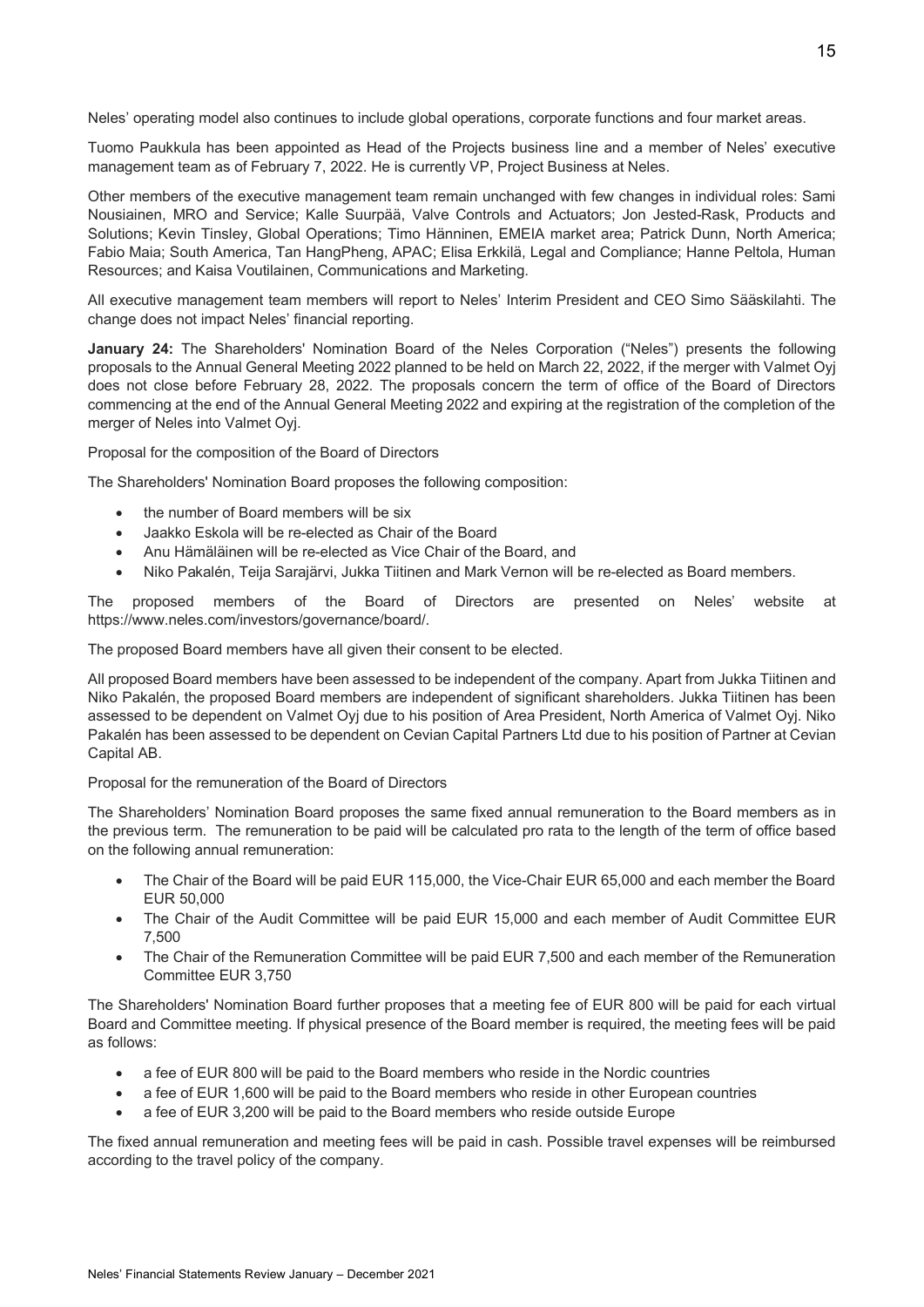Composition of the Shareholders' Nomination Board

Members of the Shareholders' Nomination Board are Mikko Mursula, Deputy CEO, Investments, Ilmarinen Mutual Pension Insurance Company; Pasi Laine, CEO, Valmet Oyj; Philip Ahlgren, Vice President, Cevian Capital AB, and Jaakko Eskola, Chair of Neles' Board of Directors. Further information about Shareholders' Nomination Board can be found at https://www.neles.com/investors/governance/nomination-board/.

**January 14:** Neles announced that Alfa Laval AB (publ.) had informed Neles Corporation that it had sold the shares it held in Neles. Consequently, Emma Adlerton, a member of the Shareholders' Nomination Board, resigned on January 14 from the Shareholders' Nomination Board.

**January 1:** Simo Sääskilahti started as Neles' interim President and CEO.

#### **Covid-19 pandemic update**

In the first quarter of 2021, Neles' Brazilian supply center was temporarily closed. At the beginning of the second quarter, there were also temporary closures in Neles' Indian factories. The Covid-19 pandemic situation is being followed closely by management, prioritizing the health and safety of Neles' employees and partners. At the end of 2021, all Neles factories were operational.

The global logistics situation continued to be challenging during the fourth quarter of 2021. The availability of transportation and difficulties in arranging logistics by Neles or its customers has caused delays in Neles' deliveries. In addition, delays have occurred due to a shortage of electronic components.

Neles has operations in several regions where the Covid-19 pandemic continues to cause disruptions. There continue to be risks of similar temporary closures of local Neles operations, challenges in global logistics and availability of electronic components. These above challenges are expected to continue at least in the first half of 2022.

Travel restrictions, cuts to external spending across the organization, and cost-saving and optimization activities have continued in 2021. Ever more attention has also been paid to managing net working capital. There have been no material credit losses or order cancellations.

#### **Short-term business risks and market uncertainties**

In addition to risks related to the Covid-19 pandemic, increasing trade restrictions, inflation, and the impact of tariffs or other trade barriers could pose challenges to Neles' supply chain and price management. These, as well as customers' tight cost management and tight competitive situation in projects, may impact the Company's growth capability and margins.

Exchange rate fluctuations and changes in commodity prices could affect Neles' orders received, sales, and financial position. Neles hedges currency exposure linked to firm delivery and purchase agreements. Other market- and customer-related risks could also cause planned and ongoing projects to be postponed, delayed, or discontinued.

During the fourth quarter, the challenging situation in global logistics continued. In addition, there were shortages of electronics components. These issues are expected to continue to cause delivery delay risks during the first half of 2022. There is a risk that cost inflation related to production factors will accelerate more than Neles can compensate with cost savings and other measures, which will cause pressure on the gross margin.

Uncertain market conditions could adversely affect Neles' customers payment behavior and increase the risk of lawsuits, claims, and disputes against Neles in various countries in relation to products, projects, and other operations, for example.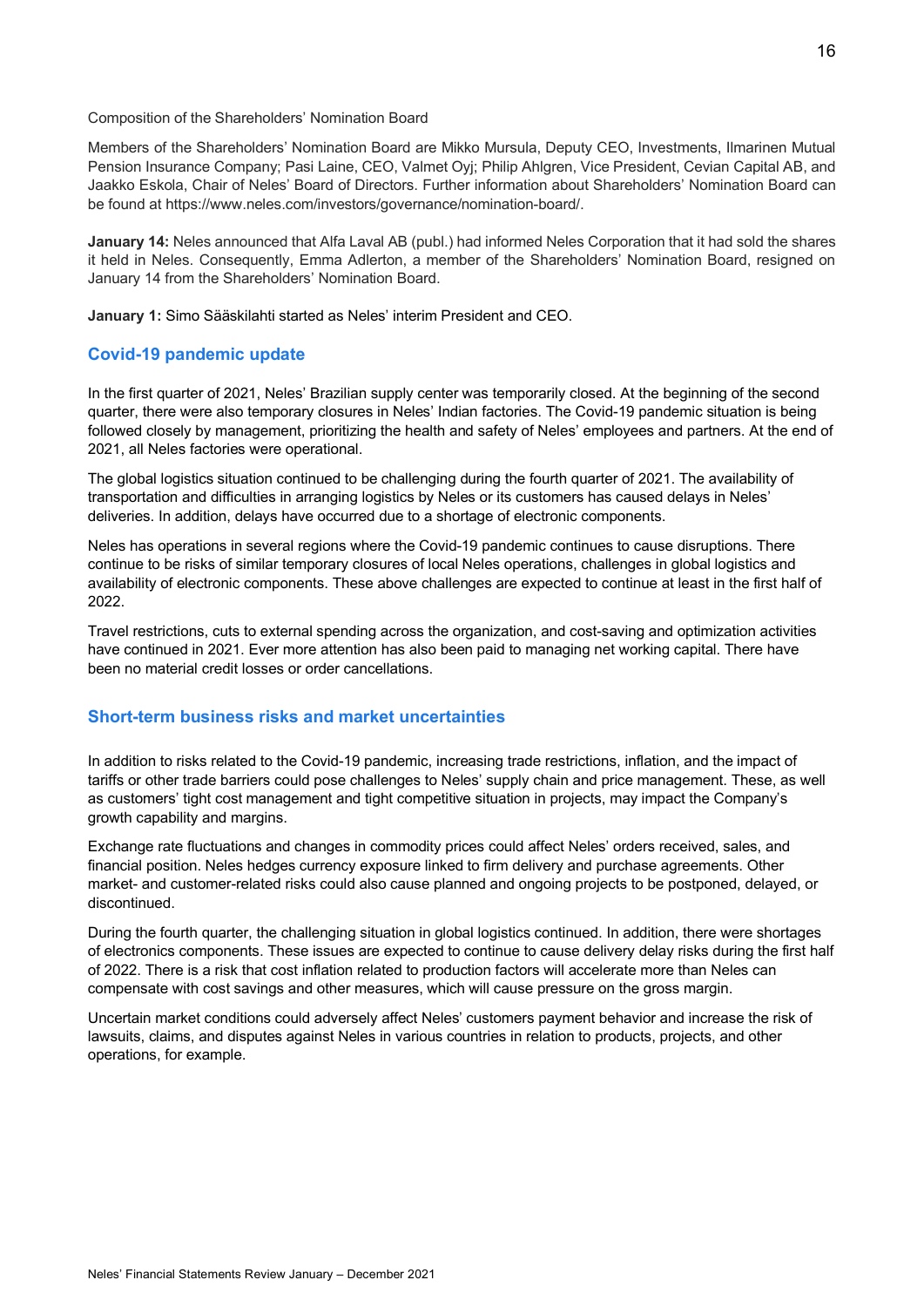# **Market outlook**

Market activity in Pulp and Paper projects is expected to continue at a good level.

Market activity in the Chemicals and Oil & Gas project business was weak during 2021. The market activity is expected to return to a satisfactory level during the next 6 months.

Market activity was satisfactory/good for the Services and the Maintenance, Repair and Operations-driven (MRO) businesses during the fourth quarter of 2021. Positive development is expected to continue in these markets and reach a good level in the first half of 2022.

The ongoing challenges in global logistics, availability of electronic components and the Covid-19 pandemic continues to create uncertainty and risks of abrupt changes in all markets important to Neles.

The market outlook reflects the management's expectation for the next six months unless otherwise stated.

#### **Board of Directors' proposal on the use of profit**

Neles' distributable funds on December 31, 2021, totaled EUR 410,545,461.30, of which the net profit for 2021 was EUR 80,746,314.64.

The Board of Directors proposes that a dividend of EUR 0.266 per share be paid based on the balance sheet to be adopted for the financial year, ended December 31, 2021, and that the remaining portion of the profit be retained and included in the Company's unrestricted equity.

> Vantaa, February 4, 2022 Neles Corporation's Board of Directors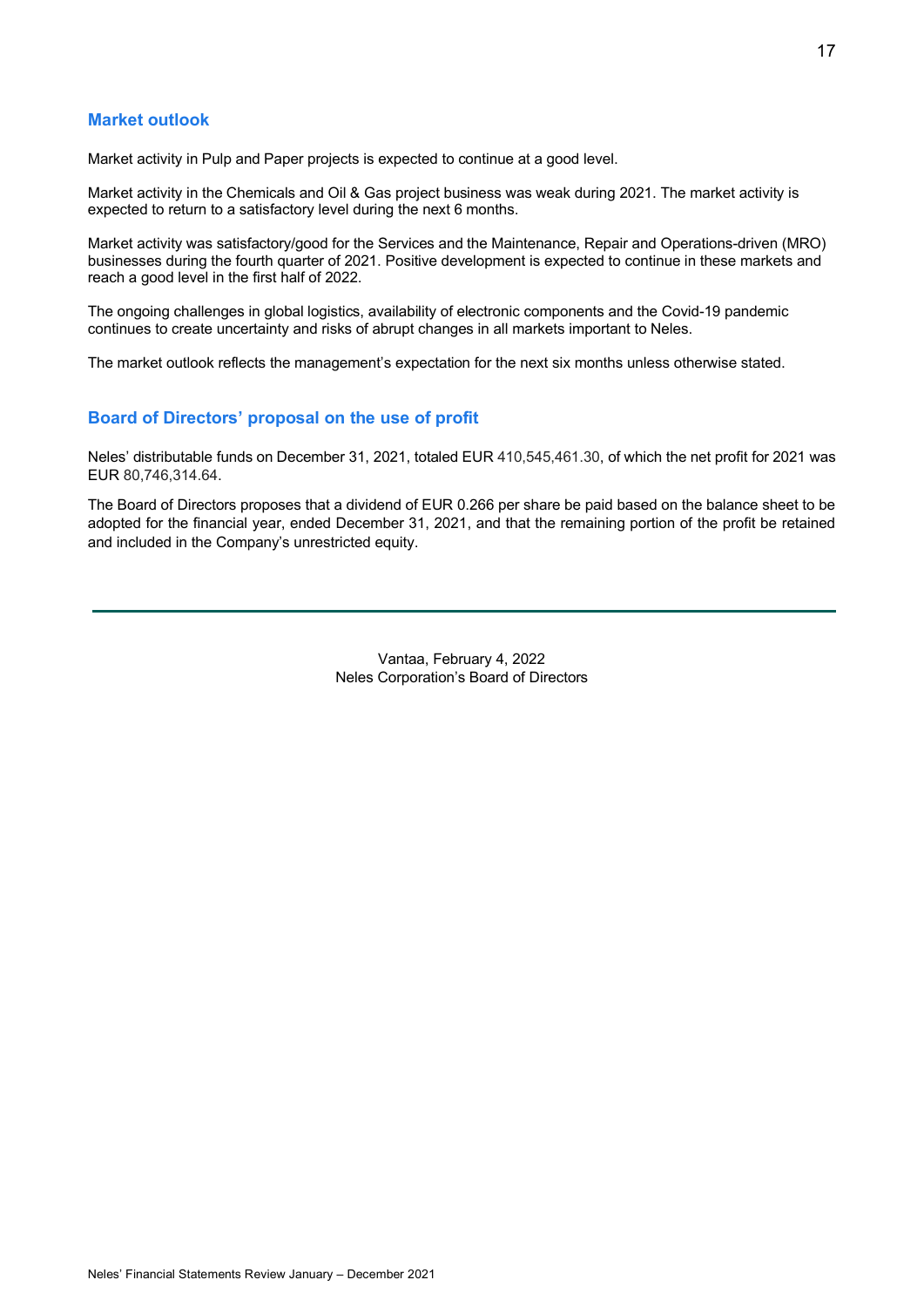# **Neles' Interim Review: tables**

#### **Content**

Consolidated statement of income, IFRS Consolidated statement of comprehensive income, IFRS Consolidated balance sheet, IFRS Consolidated statement of changes in shareholders' equity, IFRS Consolidated statement of cash flows, IFRS Analysis of consolidated statement of cash flows Notes to the Interim Review IFRS

# **Consolidated statement of income, IFRS**

| <b>EUR million</b>                              | $10 - 12/21$ | $10 - 12/20$ | $1 - 12/21$ | $1 - 12/20$ |
|-------------------------------------------------|--------------|--------------|-------------|-------------|
| <b>Continuing operations</b>                    |              |              |             |             |
| <b>Sales</b>                                    | 174.2        | 154.9        | 610.9       | 576.3       |
| Cost of goods sold                              | $-117.9$     | $-105.9$     | $-412.1$    | $-386.1$    |
| <b>Gross profit</b>                             | 56.3         | 49.0         | 198.8       | 190.2       |
| Selling and marketing expenses                  | $-17.4$      | $-18.5$      | $-62.2$     | $-65.3$     |
| Research and development expenses               | $-4.6$       | $-3.3$       | $-15.3$     | $-14.2$     |
| Administrative expenses                         | $-10.8$      | $-8.8$       | $-40.8$     | $-38.6$     |
| Other operating income and expenses, net        | 0.1          | 0.2          | $-4.6$      | $-1.8$      |
| <b>Operating profit</b>                         | 23.6         | 18.5         | 75.8        | 70.3        |
| Financial income and expenses, net              | $-1.0$       | $-2.2$       | $-5.0$      | $-6.5$      |
| <b>Profit before taxes</b>                      | 22.7         | 16.4         | 70.8        | 63.8        |
| Income taxes                                    | $-2.3$       | $-3.6$       | $-14.1$     | $-15.6$     |
| Profit for the period, continuing operations    | 20.3         | 12.7         | 56.7        | 48.2        |
| Profit for the period, discontinued operations  |              |              |             | 2,149.6     |
| Profit for the period                           | 20.3         | 12.7         | 56.7        | 2,197.8     |
| Profit attributable to, continuing operations   |              |              |             |             |
| Shareholders of the parent company              | 20.3         | 12.7         | 56.7        | 48.2        |
| Non-controlling interests                       |              |              |             |             |
| Profit attributable to, discontinued operations |              |              |             |             |
| Shareholders of the parent company              |              | ۳            |             | 2,149.1     |
| Non-controlling interests                       |              |              |             | 0.5         |
| Profit attributable to                          |              |              |             |             |
| Shareholders of the parent company              | 20.3         | 12.7         | 56.7        | 2,197.3     |
| Non-controlling interests                       |              |              |             | 0.5         |
| Earnings per share, EUR                         |              |              |             |             |
| Basic and diluted, continuing operations        | 0.14         | 0.08         | 0.38        | 0.32        |
| Basic and diluted, discontinued operations      |              |              |             | 14.31       |
| Basic and diluted                               | 0.14         | 0.08         | 0.38        | 14.63       |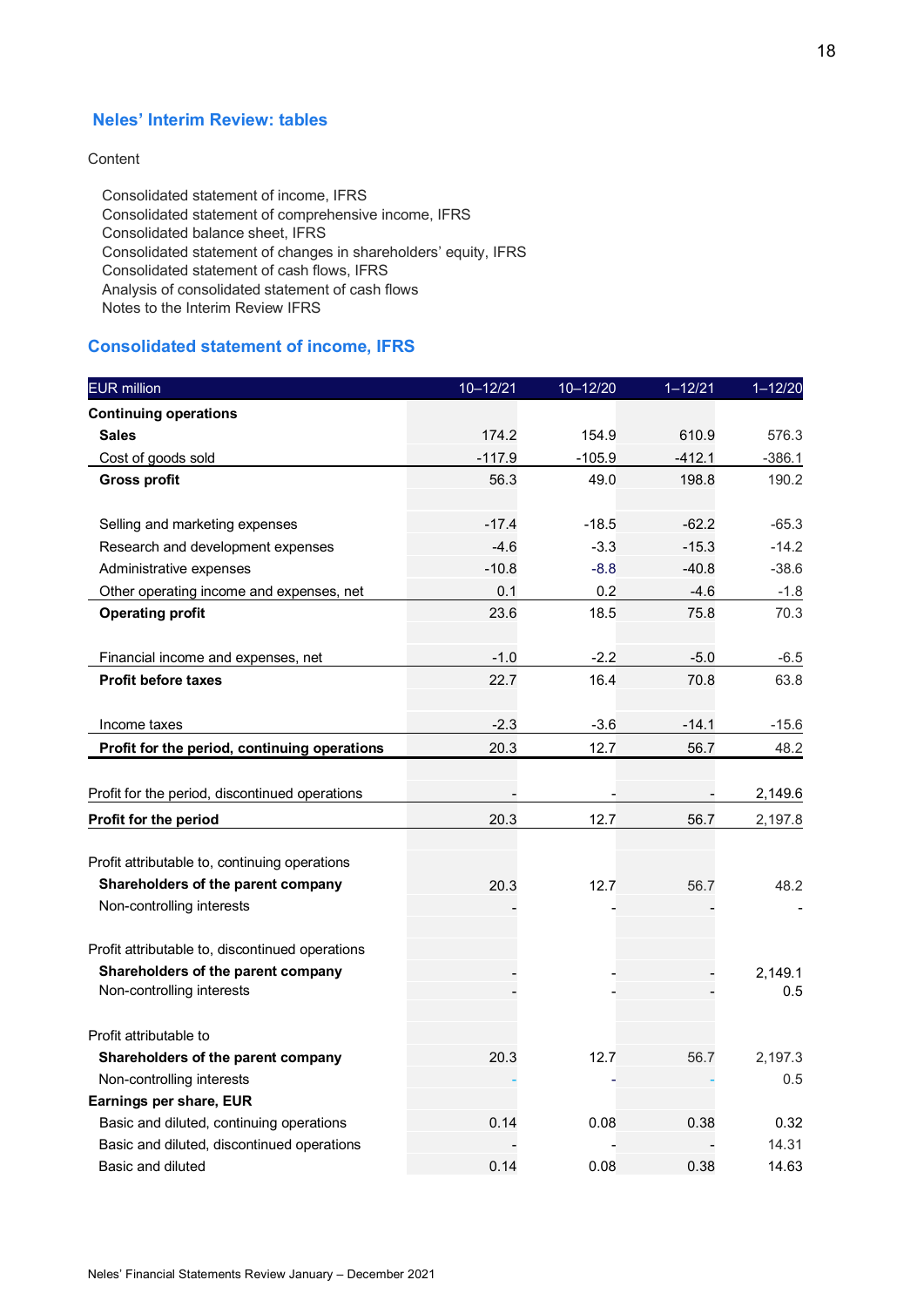# **Consolidated statement of comprehensive income, IFRS**

| <b>EUR million</b>                                                        | $10 - 12/21$ | $10 - 12/20$ | $1 - 12/21$ | $1 - 12/20$ |
|---------------------------------------------------------------------------|--------------|--------------|-------------|-------------|
| <b>Continuing operations</b>                                              |              |              |             |             |
| Profit for the period                                                     | 20.3         | 12.7         | 56.7        | 48.2        |
| Other comprehensive income                                                |              |              |             |             |
| Measurement at fair value, net of tax                                     |              | 0.0          |             |             |
| Currency translation on subsidiary net<br>investments                     | 6.1          | $-7.1$       | 17.5        | $-15.6$     |
| Items that may be reclassified to profit or loss in<br>subsequent periods | 6.1          | $-7.1$       | 17.5        | $-15.6$     |
| Defined benefit plan actuarial gains and losses,<br>net of tax            | 1.0          | 2.2          | 1.0         | 2.2         |
| Items that will not be reclassified to profit or loss                     | 1.0          | 2.2          | 1.0         | 2.2         |
| Other comprehensive income total                                          | 7.1          | $-4.9$       | 18.4        | $-13.4$     |
| Total comprehensive income,<br>continuing operations                      | 27.4         | 7.8          | 75.1        | 34.8        |
| Profit attributable to, continued operations                              |              |              |             |             |
| Shareholders of the parent company                                        | 27.4         | 7.8          | 75.1        | 34.8        |
| Non-controlling interests                                                 |              |              |             |             |
| Total comprehensive income,<br>discontinued operations                    |              |              |             | 2,098.3     |
| Profit attributable to, discontinued operations                           |              |              |             |             |
| Shareholders of the parent company                                        |              |              |             | 2,097.9     |
| Non-controlling interests                                                 |              |              |             | 0.5         |
| Total comprehensive income                                                | 27.4         | 7.8          | 75.1        | 2,133.2     |
| Profit attributable to                                                    |              |              |             |             |
| Shareholders of the parent company                                        | 27.4         | 7.8          | 75.1        | 2,132.7     |
| Non-controlling interests                                                 |              |              |             | 0.5         |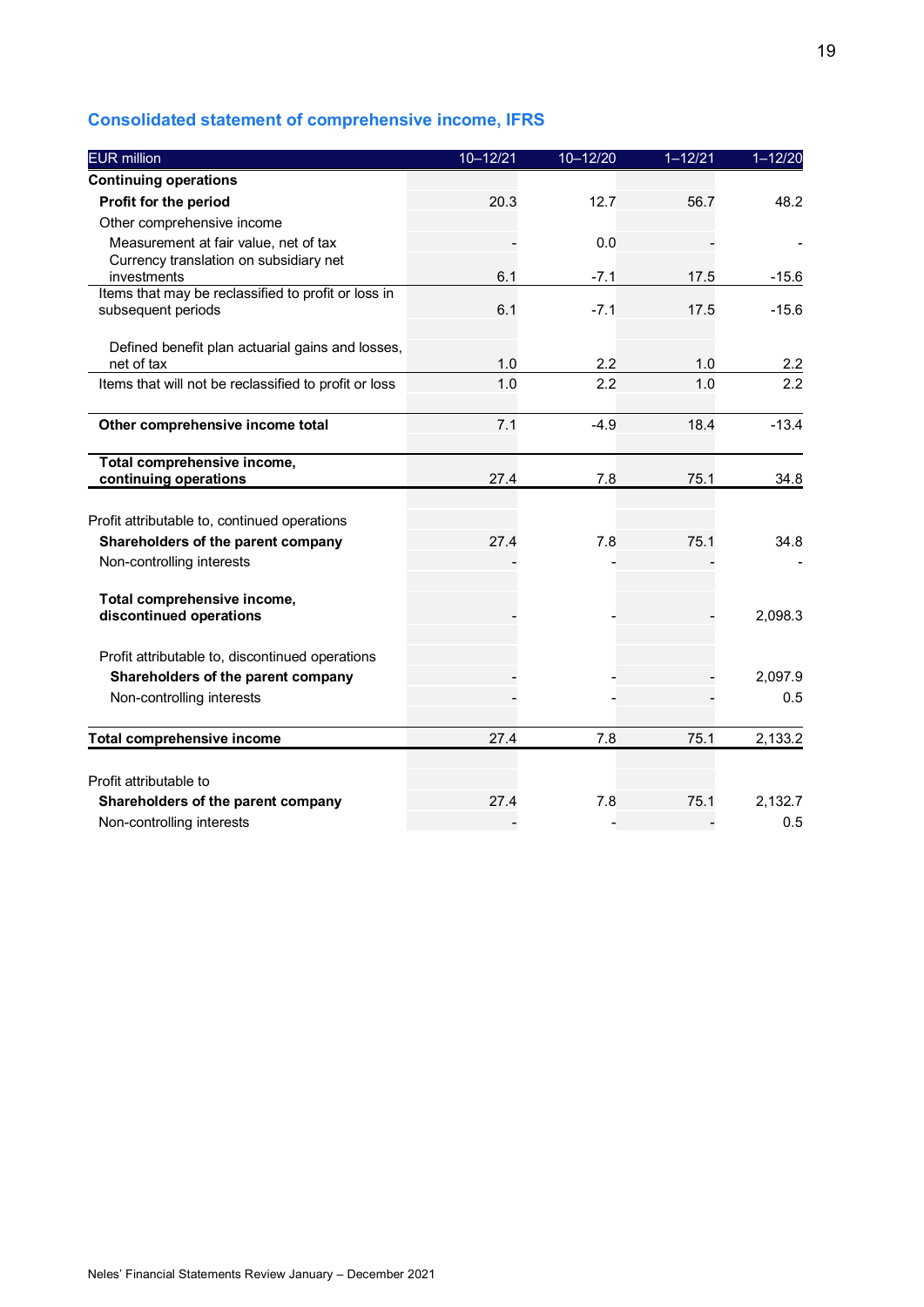# **Consolidated Balance Sheet – Assets, IFRS**

| <b>EUR million</b>                    | 12/21 | 12/20 |
|---------------------------------------|-------|-------|
| <b>Non-current assets</b>             |       |       |
| Intangible assets                     |       |       |
| Goodwill                              | 85.6  | 57.3  |
| Other intangible assets               | 25.8  | 16.6  |
| <b>Total intangible assets</b>        | 111.5 | 73.9  |
| <b>Tangible assets</b>                |       |       |
| Land and water areas                  | 5.8   | 5.5   |
| <b>Buildings and structures</b>       | 22.3  | 22.1  |
| Machinery and equipment               | 31.7  | 30.5  |
| Assets under construction             | 3.9   | 4.2   |
| <b>Total tangible assets</b>          | 63.6  | 62.3  |
| Right-of-use assets                   | 45.8  | 50.5  |
| Other non-current assets              |       |       |
| Non-current financial assets          | 2.0   | 0.2   |
| Deferred tax asset                    | 16.0  | 17.9  |
| Other non-current receivables         | 13.7  | 12.0  |
| <b>Total other non-current assets</b> | 31.7  | 30.6  |
| <b>Total non-current assets</b>       | 252.6 | 217.3 |
| <b>Current assets</b>                 |       |       |
| Inventories                           | 187.0 | 160.3 |
| Trade receivables                     | 84.2  | 88.9  |
| Derivative financial instruments      |       | 0.0   |
| Income tax receivables                | 5.0   | 4.0   |
| Other current receivables             | 38.9  | 37.4  |
| Cash and cash equivalents             | 132.4 | 135.9 |
| <b>Total current assets</b>           | 447.6 | 426.5 |
| <b>TOTAL ASSETS</b>                   | 700.2 | 643.8 |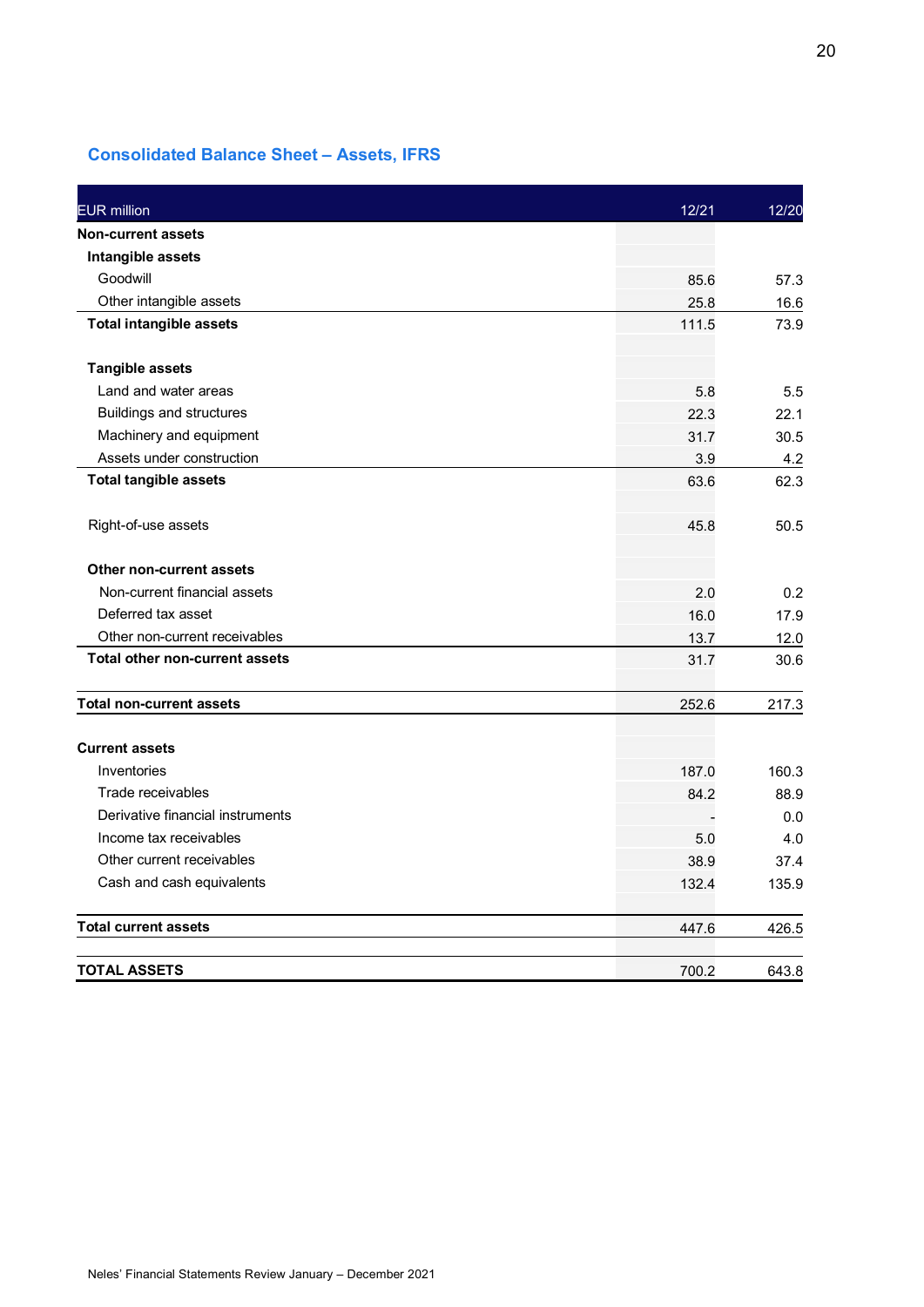# **Consolidated Balance Sheet – Equity and liabilities, IFRS**

| <b>EUR million</b>                         | 12/21  | 12/20  |
|--------------------------------------------|--------|--------|
| <b>Equity</b>                              |        |        |
| Share capital                              | 51.0   | 51.0   |
| Treasury shares                            | $-3.3$ | $-3.3$ |
| Cumulative translation adjustments         | 53.5   | 36.1   |
| Fair value and other reserves              | 30.0   | 31.3   |
| Retained earnings                          | 172.6  | 148.0  |
| <b>Equity attributable to shareholders</b> | 303.8  | 263.0  |
| Non-controlling interests                  | 0.1    | 0.1    |
| <b>Total equity</b>                        | 304.0  | 263.1  |
| <b>Liabilities</b>                         |        |        |
| <b>Non-current liabilities</b>             |        |        |
| Interest bearing liabilities               | 149.6  | 149.7  |
| Lease liabilities                          | 36.0   | 40.7   |
| Post-employment benefit obligations        | 21.3   | 20.7   |
| Provisions                                 | 2.0    | 2.4    |
| Deferred tax liability                     | 3.5    | 2.7    |
| Other non-current liabilities              | 0.3    | 0.3    |
| <b>Total non-current liabilities</b>       | 212.7  | 216.4  |
| <b>Current liabilities</b>                 |        |        |
| Interest bearing liabilities               | 18.5   | 16.1   |
| Lease liabilities                          | 11.5   | 10.8   |
| Trade payables                             | 62.8   | 59.9   |
| Provisions                                 | 11.2   | 8.6    |
| Advances received                          | 27.3   | 26.7   |
| Derivative financial instruments           | 0.5    | 1.4    |
| Income tax liabilities                     | 3.0    | 5.4    |
| Other current liabilities                  | 48.8   | 35.4   |
| <b>Total current liabilities</b>           | 183.6  | 164.3  |
| <b>Total liabilities</b>                   | 396.3  | 380.7  |
| <b>TOTAL EQUITY AND LIABILITIES</b>        | 700.2  | 643.8  |

# **Net interest-bearing liabilities**

| <b>EUR million</b>               | 12/21  |      |
|----------------------------------|--------|------|
| Interest bearing liabilities     |        |      |
| Lease liabilities                |        | 51.5 |
| Other interest bearing assets    | -1 8   |      |
| Cash and cash equivalents        | -132.4 | 85 Y |
| Net interest-bearing liabilities |        |      |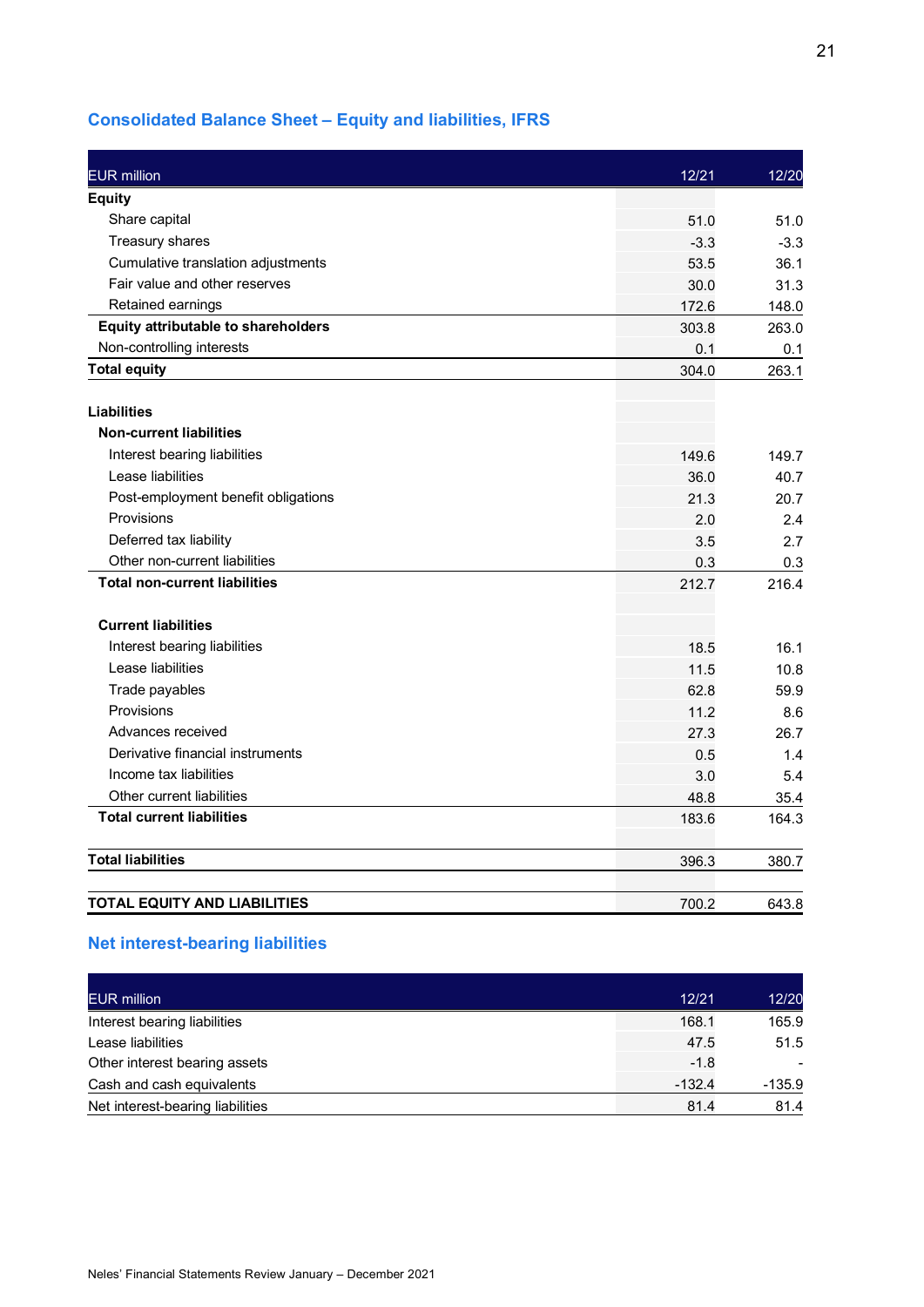# **Consolidated statement of changes in shareholders' equity, IFRS**

| <b>EUR million</b>                                                | Share<br>capital | Treasury<br>shares       | Cumulative<br>translation<br>adjustments | <b>Fair value</b><br>and other<br>reserves | Retained<br>earnings | Equity<br>attributable to<br>shareholders | Non-<br>controlling<br>interests | <b>Total</b><br>equity |
|-------------------------------------------------------------------|------------------|--------------------------|------------------------------------------|--------------------------------------------|----------------------|-------------------------------------------|----------------------------------|------------------------|
| Jan 1, 2021                                                       | 51.0             | $-3.3$                   | 36.1                                     | 31.3                                       | 148.0                | 263.0                                     | 0.1                              | 263.1                  |
| Profit for the period                                             |                  |                          |                                          |                                            | 56.7                 | 56.7                                      |                                  | 56.7                   |
| <b>Other comprehensive</b><br>income                              |                  |                          |                                          |                                            |                      |                                           |                                  |                        |
| Currency translation on<br>subsidiary net<br>investments          |                  |                          | 17.5                                     |                                            |                      | 17.5                                      |                                  | 17.5                   |
| Defined benefit plan<br>actuarial gains and<br>losses, net of tax |                  |                          |                                          |                                            | 1.0                  | 1.0                                       |                                  | 1.0                    |
| <b>Total comprehensive</b>                                        |                  |                          |                                          |                                            |                      |                                           |                                  |                        |
| income                                                            |                  |                          | 17.5                                     |                                            | 57.6                 | 75.7                                      |                                  | 75.1                   |
| <b>Dividends</b>                                                  |                  |                          |                                          |                                            | -33.1                | -33.1                                     |                                  | -33.1                  |
| Share-based payments,<br>net of tax                               |                  |                          |                                          | $-1.2$                                     |                      |                                           |                                  | -1.2                   |
| Other items                                                       |                  | $\overline{\phantom{0}}$ |                                          |                                            | 0.1                  | 0.1                                       | 0.0                              | 0.1                    |
| Dec 30, 2021                                                      | 51.0             | $-3.3$                   | 53.5                                     | 30.0                                       | 172.6                | 303.8                                     | 0.1                              | 304.0                  |

| <b>EUR million</b>                                                                                           | Share<br>capital         | Treasury<br>shares       | Cumulative<br>translation<br>adjustments | Fair value<br>and other<br>reserves | Dis-<br>continued<br>operations | Retained<br>earnings     | Equity<br>attributable<br>to<br>share-<br>holders | Non-<br>controlling<br>interests | Total<br>equity |
|--------------------------------------------------------------------------------------------------------------|--------------------------|--------------------------|------------------------------------------|-------------------------------------|---------------------------------|--------------------------|---------------------------------------------------|----------------------------------|-----------------|
| Jan 1, 2020                                                                                                  | 141.0                    | $-6.2$                   | 51.7                                     | 303.8                               | $-154.8$                        | 1,187.5                  | 1,522.9                                           | 2.8                              | 1,525.7         |
|                                                                                                              |                          |                          |                                          |                                     |                                 |                          |                                                   |                                  |                 |
| Profit for the period,<br>continuing operations                                                              |                          |                          |                                          |                                     | $\overline{\phantom{0}}$        | 48.2                     | 48.2                                              |                                  | 48.2            |
| Profit for the period,<br>discontinued operations                                                            |                          |                          |                                          |                                     | $\overline{\phantom{0}}$        | 2,149.6                  | 2,149.6                                           | 0.5                              | 2,150.0         |
| <b>Other comprehensive</b><br>income                                                                         |                          |                          |                                          |                                     |                                 |                          |                                                   |                                  |                 |
| Currency translation on<br>subsidiary net investments<br>Defined benefit plan<br>actuarial gains and losses, |                          | $\blacksquare$           | $-15.6$                                  | $\overline{\phantom{a}}$            | $-52.8$                         | $\overline{\phantom{a}}$ | $-68.4$                                           | 0.0                              | $-68.4$         |
| net of tax                                                                                                   |                          |                          |                                          |                                     |                                 | 2.2                      | 2.2                                               | $\overline{\phantom{a}}$         | 2.2             |
| Discontinued operations                                                                                      |                          |                          |                                          | 1.1                                 |                                 |                          | 1.1                                               |                                  | 1.1             |
| <b>Total comprehensive</b><br>income                                                                         |                          |                          | $-15.6$                                  | 1.1                                 | $-52.8$                         | 2,200.0                  | 2,132.7                                           | 0.5                              | 2,133.2         |
| <b>Dividends</b>                                                                                             |                          | $\overline{\phantom{a}}$ |                                          |                                     | $\overline{\phantom{0}}$        | $-220.8$                 | $-220.8$                                          |                                  | $-220.8$        |
| Distributed assets in the<br>demerger at fair value                                                          |                          | $\overline{\phantom{a}}$ |                                          |                                     | $\overline{\phantom{0}}$        | $-3,171.1$               | $-3,171.1$                                        | $\overline{\phantom{0}}$         | $-3,171.1$      |
| Effect of demerger                                                                                           | $-90.0$                  | $\blacksquare$           | $\overline{\phantom{0}}$                 | $-273.5$                            | 207.6                           | 155.8                    | $\overline{\phantom{a}}$                          | $-2.6$                           | $-2.6$          |
| Share-based payments, net<br>of tax                                                                          | $\overline{\phantom{a}}$ | 2.9                      | $\overline{a}$                           | $-1.2$                              | $\overline{\phantom{a}}$        | $-5.8$                   | $-4.1$                                            | $\overline{\phantom{a}}$         | $-4.1$          |
| Prior year corrections                                                                                       | $\overline{\phantom{a}}$ | $\overline{a}$           | $\overline{\phantom{a}}$                 | $\overline{a}$                      | $\overline{\phantom{0}}$        | 2.5                      | 2.5                                               | $\overline{a}$                   | 2.5             |
| Other items                                                                                                  |                          |                          |                                          | 1.0                                 | $\overline{a}$                  | 0.8                      | 1.8                                               | $-0.5$                           | 1.2             |
| Equity financing, Metso<br>Group                                                                             |                          |                          |                                          |                                     |                                 | $-0.9$                   | $-0.9$                                            |                                  | $-0.9$          |
| Dec 30, 2020                                                                                                 | 51.0                     | $-3.3$                   | 36.1                                     | 31.3                                | $\overline{a}$                  | 148.0                    | 263.0                                             | 0.1                              | 263.1           |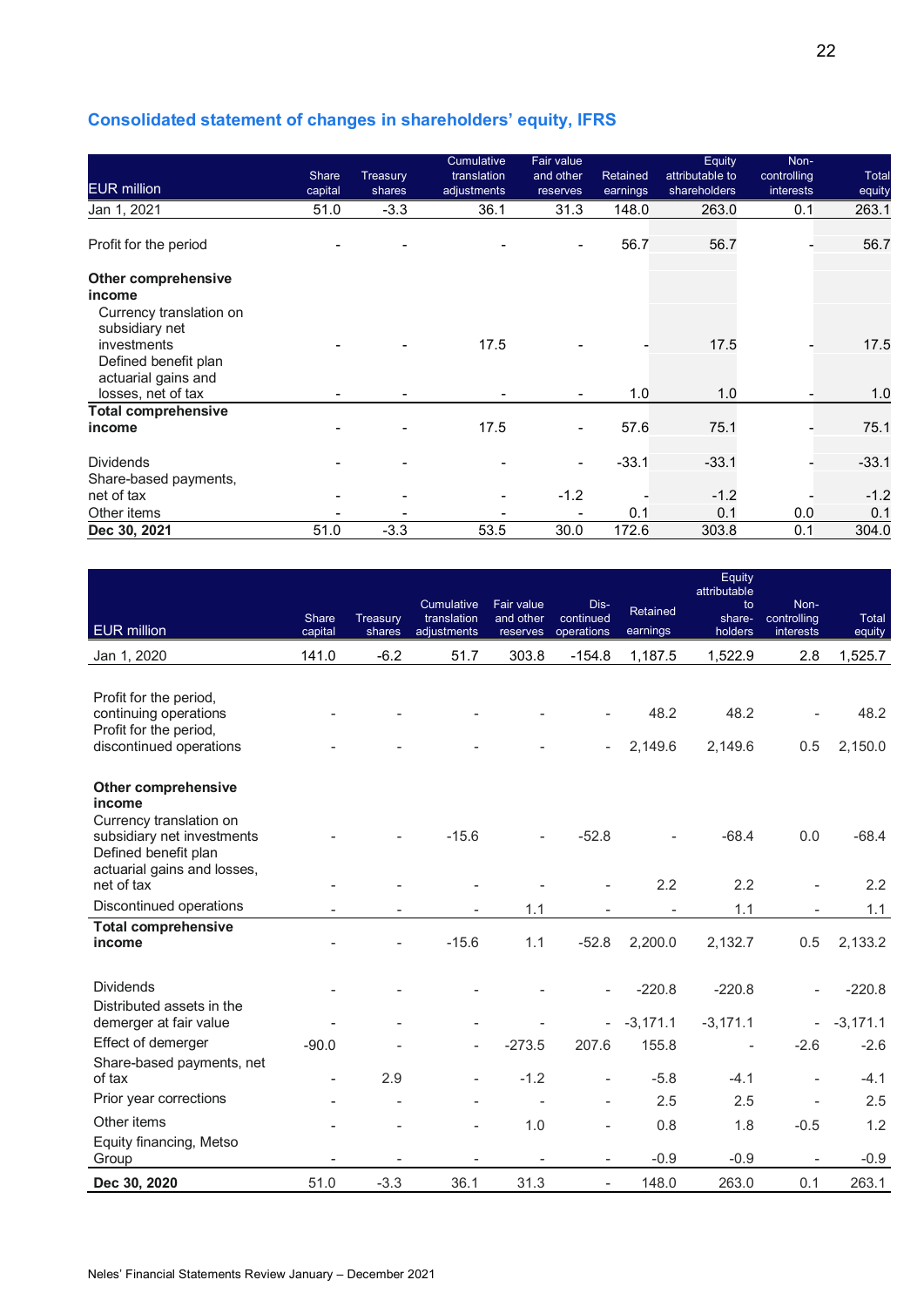# **Consolidated statement of cash flows, IFRS**

| <b>EUR</b> million                                                          | $10 - 12/21$   | $10 - 12/20$ | 1-12/2021 | $1 - 12/20$ |
|-----------------------------------------------------------------------------|----------------|--------------|-----------|-------------|
| <b>Operating activities</b>                                                 |                |              |           |             |
| Profit for the period, continuing operations                                | 20.3           | 12.7         | 56.7      | 48.2        |
| Profit for the period, discontinued operations                              |                |              |           | 2,149.6     |
| Adjustments                                                                 |                |              |           |             |
| Depreciation and amortization                                               | 6.8            | 6.3          | 25.0      | 24.5        |
| Financial expenses, net                                                     | 1.0            | 2.2          | 5.0       | 17.5        |
| Income taxes                                                                | 2.3            | 3.6          | 14.1      | 62.9        |
| Fair value of distributed net assets in the demerger                        |                |              |           | $-2,022.2$  |
| Other items                                                                 | $-0.9$         | $-0.2$       | 2.0       | 5.4         |
| Change in net working capital                                               | 16.9           | 22.9         | 7.2       | 202.6       |
| Net cash flow from operating activities<br>before financial items and taxes | 46.5           | 47.5         | 110.1     | 488.4       |
| Financial income and expenses paid, net                                     | $-0.6$         | $-2.5$       | $-4.7$    | $-21.4$     |
| Income taxes paid                                                           | $-5.8$         | $-6.3$       | $-17.1$   | $-51.4$     |
| Net cash flow from operating activities                                     | 40.2           | 38.7         | 88.3      | 415.7       |
| <b>Investing activities</b>                                                 |                |              |           |             |
| Capital expenditures on intangible and tangible assets                      | $-5.4$         | $-2.0$       | $-10.9$   | $-54.3$     |
| Proceeds from sale of intangible and tangible assets                        | 0.0            | 0.1          | 0.1       | 1.1         |
| Business acquisitions, net of cash acquired                                 | $-40.3$        | 0.0          | $-40.3$   | 0.9         |
| Net cash flow from investing activities                                     | $-45.7$        | $-1.9$       | $-51.1$   | $-52.3$     |
| <b>Financing activities</b>                                                 |                |              |           |             |
| Dividends paid                                                              |                |              | $-33.1$   | -220.8      |
| Investments in financial assets                                             | $\overline{a}$ | $-0.5$       | 0.5       | $-0.5$      |
| Change in loan receivables, net                                             | $\overline{a}$ |              | $-1.8$    |             |
| Proceeds from issuance of debt                                              | 0.0            | 0.0          | 151.8     | 142.4       |
| Repayment of debt                                                           | $-1.9$         | $-0.9$       | $-150.0$  | 0.0         |
| Repayments of lease liabilities                                             | $-2.8$         | $-2.9$       | $-11.0$   | $-23.4$     |
| Financing, Metso Group                                                      |                | $-0.4$       |           | $-13.9$     |
| Net cash flow from financing activities                                     | $-4.6$         | $-4.7$       | $-43.7$   | $-116.2$    |
| Net change in cash and cash equivalents                                     | $-10.1$        | 32.1         | $-6.5$    | 247.6       |
| Effect from changes in exchange rates                                       | 1.6            | 1.1          | 2.9       | $-12.4$     |
| Cash and cash equivalents transferred in demerger                           |                |              |           | $-312.4$    |
| Cash and cash equivalents at beginning of period                            | 140.9          | 102.7        | 135.9     | 213.1       |
| Cash and cash equivalents at end of period                                  | 132.4          | 135.9        | 132.4     | 135.9       |

In 2020, the IFRS cash flow statement includes both cash flows from continuing Neles operations for the full year 2020 and from discontinued Metso Minerals operations for the January 1–June 30, 2020 period.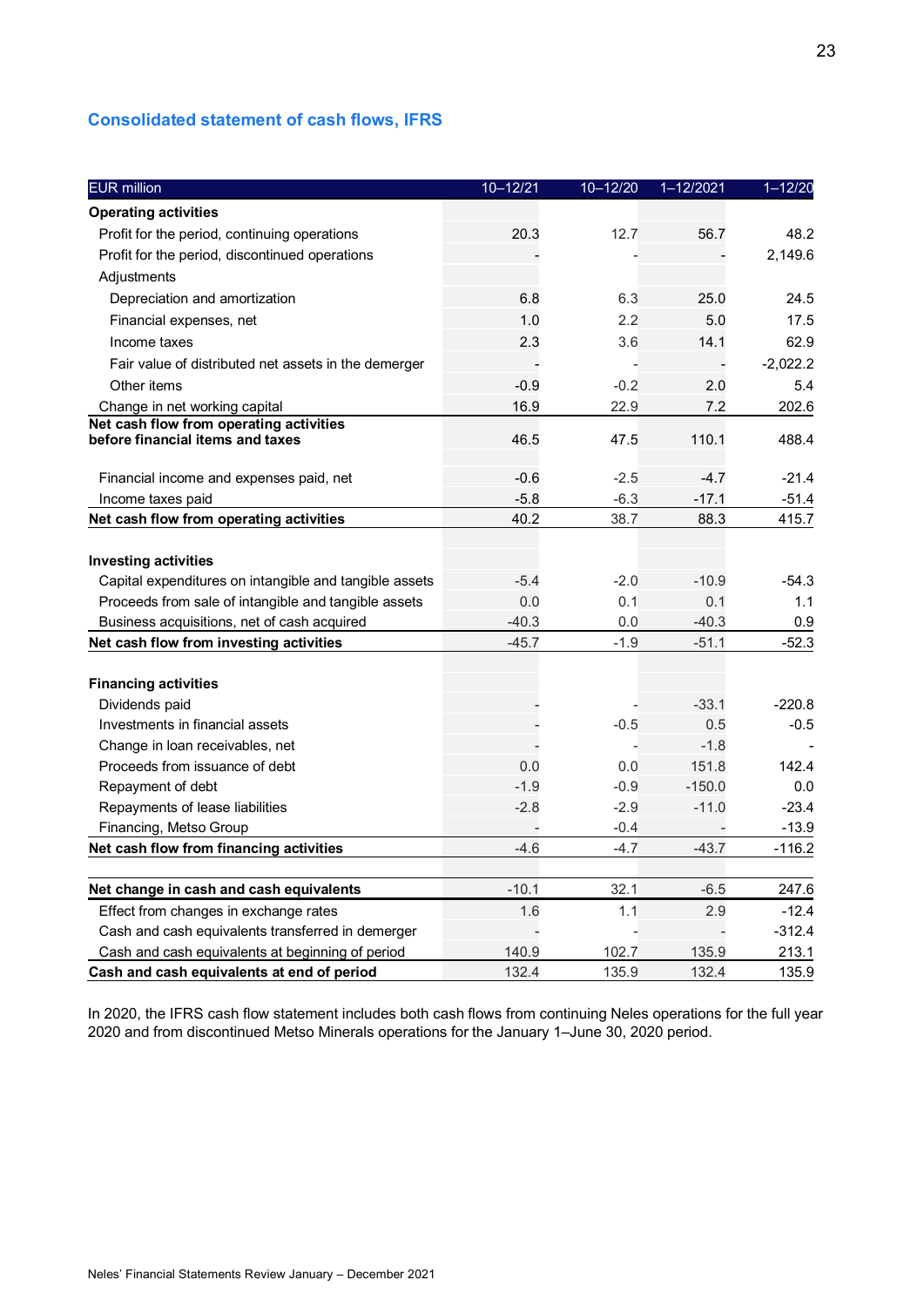# **Analysis of consolidated statement of cash flows of continued Neles operations**

This analysis table shows the continuing Neles cash flow statements for the 1–12/2020 periods in this January 1– December 31, 2021 financial statements review, in addition to IFRS financial information.

| <b>EUR million</b>                                                          | $1 - 12/21$ | $1 - 12/20$       |
|-----------------------------------------------------------------------------|-------------|-------------------|
| <b>Operating activities</b>                                                 |             |                   |
| Profit for the period                                                       | 56.7        | 48.2              |
| Adjustments                                                                 |             |                   |
| Depreciation and amortization                                               | 25.0        | 24.5              |
| Financial expenses, net                                                     | 5.0         | 6.5               |
| Income taxes                                                                | 14.1        | 15.6              |
| Other items                                                                 | 2.0         | $-12.6$           |
| Change in net working capital                                               | 7.2         | 17.1 <sup>1</sup> |
| Net cash flow from operating activities before financial<br>items and taxes | 110.1       | 99.2              |
| Financial income and expenses paid, net                                     | $-4.7$      | $-6.4$            |
| Income taxes paid                                                           | $-17.1$     | $-11.8$           |
| Net cash flow from operating activities                                     | 88.3        | 81.1              |
| <b>Investing activities</b>                                                 |             |                   |
| Capital expenditures on intangible and tangible assets                      | $-10.9$     | $-12.6$           |
| Proceeds from sale of intangible and tangible assets                        | 0.1         | 0.2               |
| Business acquisitions, net of cash acquired                                 | $-40.3$     |                   |
| Acquisitions/divestments, Metso Group                                       |             |                   |
| Net cash flow from investing activities                                     | $-51.1$     | $-12.4$           |
| <b>Financing activities</b>                                                 |             |                   |
| Dividends paid                                                              | $-33.1$     | $-44.2$           |
| Investments in financial assets                                             | 0.5         | $-0.5$            |
| Change in loan receivables, net                                             | $-1.8$      |                   |
| Proceeds from issuance of debt                                              | 151.8       |                   |
| Repayment of debt                                                           | $-150.0$    | $-2.1$            |
| Financing, Metso group                                                      |             | 70.61             |
| Lease payments                                                              | $-11.0$     | $-11.3$           |
| Net cash flow from financing activities                                     | $-43.7$     | 12.6              |
| Net change in cash and cash equivalents                                     | $-6.5$      | 81.3              |
| Effect from changes in exchange rates                                       | 2.9         | $-2.1$            |
| Cash and cash equivalents at beginning of period                            | 135.9       | 56.7              |
| Cash and cash equivalents at end of period                                  | 132.4       | 135.9             |

# **Free cash flow**

| <b>EUR million</b>                                     | $1 - 12/21$ |       |
|--------------------------------------------------------|-------------|-------|
| Cash flow from operating activities                    | 88.3        |       |
| Capital expenditures on intangible and tangible assets | $-10.9$     | -12.6 |
| Proceeds from sale of intangible and tangible assets   |             |       |
| Free cash flow                                         | 77.5        | 68.   |

1 For the 1–12/2020 period, carve out related items are excluded from *Change in net working capital* and presented in *Financing*, *Metso Group.*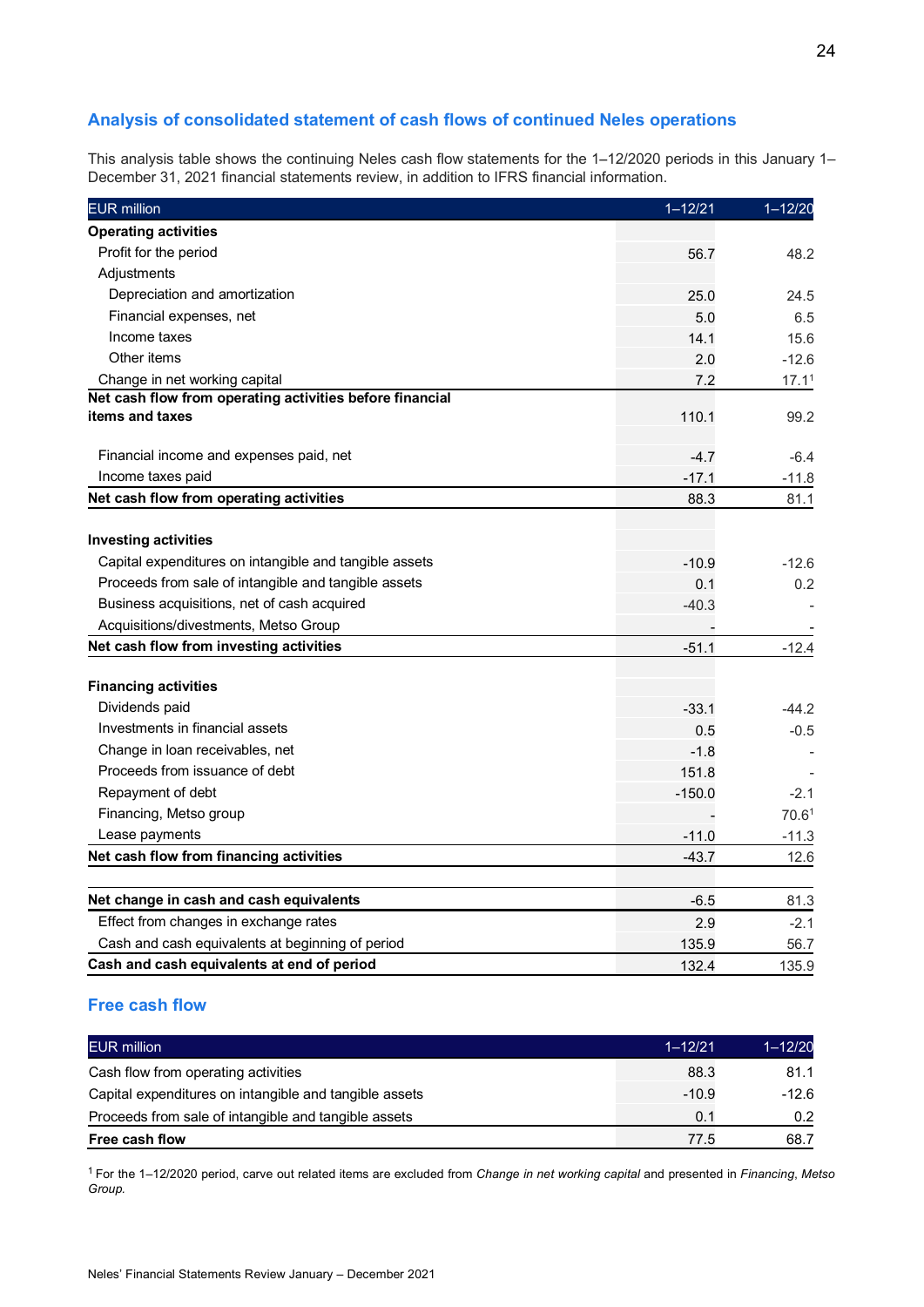# **Notes to the Financial Statements Review**

#### **Contents**

- 1. Basis of preparation
- 2. New accounting standards
- 3. Key figures and formulas
- 4. Disaggregation of sales
- 5. Reconciliation of adjusted EBITA and operating profit
- 6. Fair value estimation
- 7. Notional amounts of derivative instruments
- 8. Contingent liabilities and commitments
- 9. Transactions and balances with related parties
- 10. Acquisitions and disposals
- 11. Quarterly information
- 12. Exchange rates

# **1. Basis of preparation**

This Financial Statement Review has been prepared in accordance with IAS 34 *Interim Financial Reporting*, applying the accounting policies in the Financial Statements 2021 of the Neles Group. New accounting standards have been adopted as described in note 2. This Financial Statements Review is unaudited.

The partial demerger of Metso Group was effective on June 30, 2020 and the continuing group was renamed the Neles Group. Neles Group is reported as continuing operations and separated Metso Minerals operations and a proportioned share of *Group Head office and other* for the January 1–June 30, 2020 period as discontinued operations in the income statement. From June 30, 2020, Neles Group is reported as one segment.

Neles' performance is measured with operating profit (EBIT). In addition, Neles uses several other alternative performance measures to reflect the underlying business performance and to improve comparability between financial periods. However, alternative performance measures, should not be considered a substitute for measures of performance in accordance with the IFRS.

The partial demerger of Metso Group was effective on June 30, 2020 and the continuing group was renamed the Neles Group. The Neles Group is reported as continuing operations and separated Metso Minerals operations and a proportioned share of *Group Head office and other* for the January 1–June 30, 2020 period as discontinued operations in the income statement. From June 30, 2020, Neles Group is reported as one segment.

All figures presented have been rounded, and the sum of individual figures may therefore differ from the presented total figure.

# **2. New accounting standards**

New and amended standards adopted in 2021

Neles has applied the following revised IFRS Standards that have been effective since January 1, 2021. These amendments have not had a material impact on the reported figures.

• Amendments to IFRS 9, IAS 39, IFRS 7, IFRS 4, IFRS 16: Interest Rate Benchmark Reform Phase 2 and Covid-19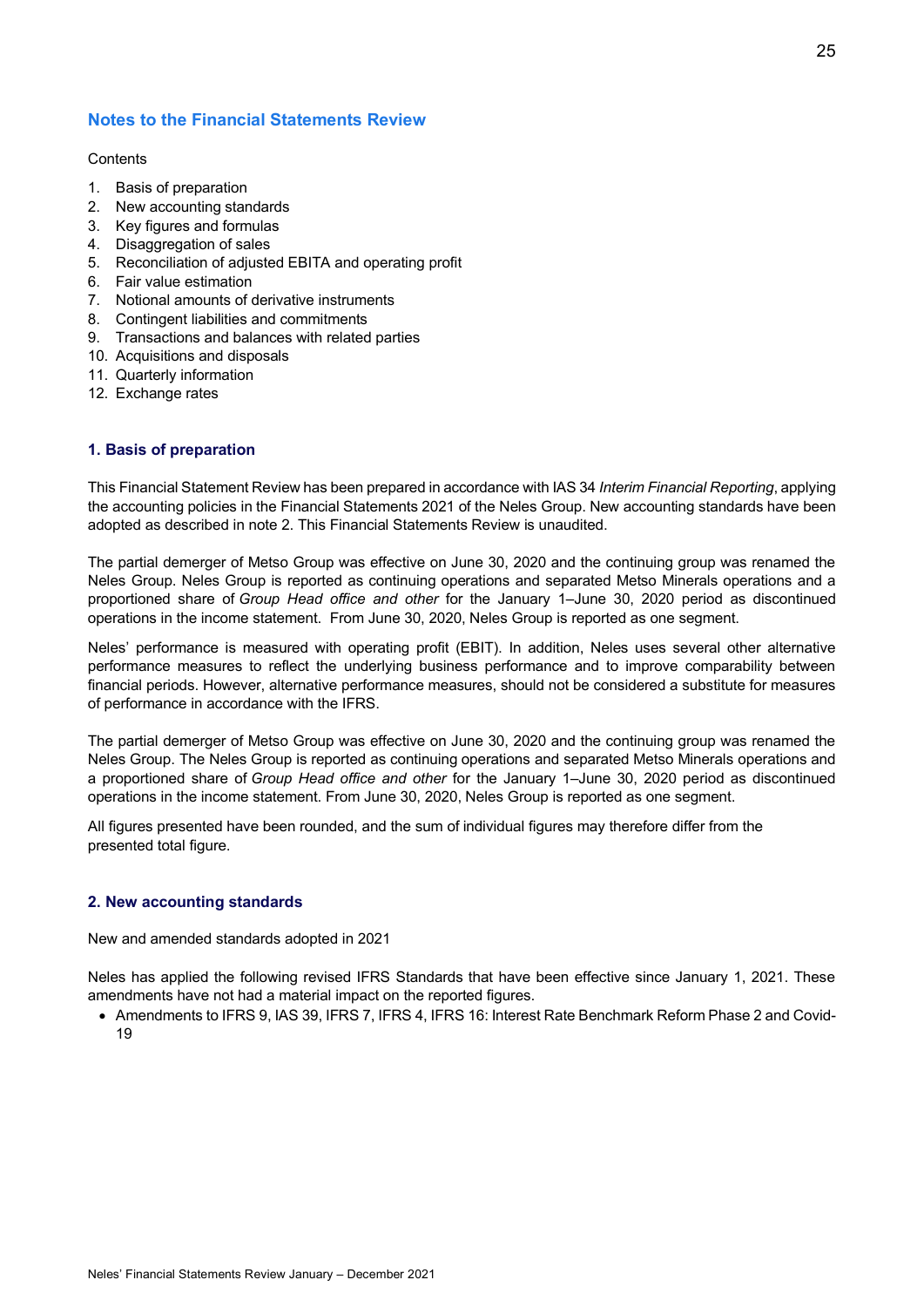# **3. Key figures**

|                                                           | $1 - 12/21$ | $1 - 12/20$ |
|-----------------------------------------------------------|-------------|-------------|
| <b>EUR million</b>                                        |             |             |
| <b>Sales</b>                                              | 610.9       | 576.3       |
| Services sales                                            | 148.1       | 128.6       |
| % of sales                                                | 24.2        | 22.3        |
| <b>Adjusted EBITA</b>                                     | 86.8        | 85.0        |
| % of sales                                                | 14.2        | 14.8        |
| Operating profit                                          | 75.8        | 70.3        |
| % of sales                                                | 12.4        | 12.2        |
| Profit for the period, continuing operations              | 56.7        | 48.2        |
| Profit for the period, discontinued operations            |             | 2,149.6     |
| Profit for the period                                     | 56.7        | 2,197.8     |
|                                                           |             |             |
| Earnings per share                                        |             |             |
| Continuing operations:                                    |             |             |
| Earnings per share, basic, EUR                            | 0.38        | 0.32        |
| Earnings per share, diluted, EUR                          | 0.38        | 0.32        |
| Discontinued operations:                                  |             |             |
| Earnings per share, basic, EUR                            |             | 14.31       |
| Earnings per share, diluted, EUR                          |             | 14.31       |
| Total:                                                    |             |             |
| Earnings per share, basic, EUR                            | 0.38        | 14.63       |
| Earnings per share, diluted, EUR                          | 0.38        | 14.63       |
|                                                           |             |             |
| <b>Cash flow</b>                                          |             |             |
| Free cash flow, continuing, EUR million                   | 77.5        | 68.7        |
| Free cash flow/share, continuing, EUR                     | 0.52        | 0.46        |
|                                                           |             |             |
| R&D expenditure, EUR million                              | 16.6        | 17.6        |
| % of sales                                                | 2.7         | 3.1         |
| Gross capital expenditure, EUR million                    | 10.9        | 12.6        |
| % of sales                                                | 1.8         | 2.2         |
| Amortization, EUR million                                 | 3.7         | 3.4         |
| Depreciation of tangible assets, EUR million              | 9.4         | 9.1         |
| Depreciation of right-of-use assets, EUR million          | 11.9        | 11.9        |
| Adjustment items, EUR million 1                           | 7.2         | 11.3        |
|                                                           |             |             |
| <b>Balance sheet</b>                                      |             |             |
| Balance sheet total, EUR million                          | 700.2       | 643.8       |
| Equity attributable to shareholders, EUR million          | 303.8       | 263.0       |
| Equity per share, EUR                                     | 2.02        | 1.72        |
| Equity-to-assets ratio, %                                 | 45.2        | 42.6        |
| Net debt, EUR million                                     | 81.4        | 81.4        |
| Gearing, %                                                | 26.8        | 30.9        |
| Net debt / EBITDA                                         | 0.8         | 0.9         |
| Debt to capital ratio, %                                  | 41.5        | 45.2        |
|                                                           |             |             |
| Number of outstanding shares at end of period (thousands) | 150,197.9   | 150,197.9   |
| Average number of shares (thousands)                      | 150,197.9   | 150,179.3   |
| Average number of diluted shares (thousands)              | 150,197.9   | 150,179.3   |
| Personnel at the end of period                            | 2,934       | 2,840       |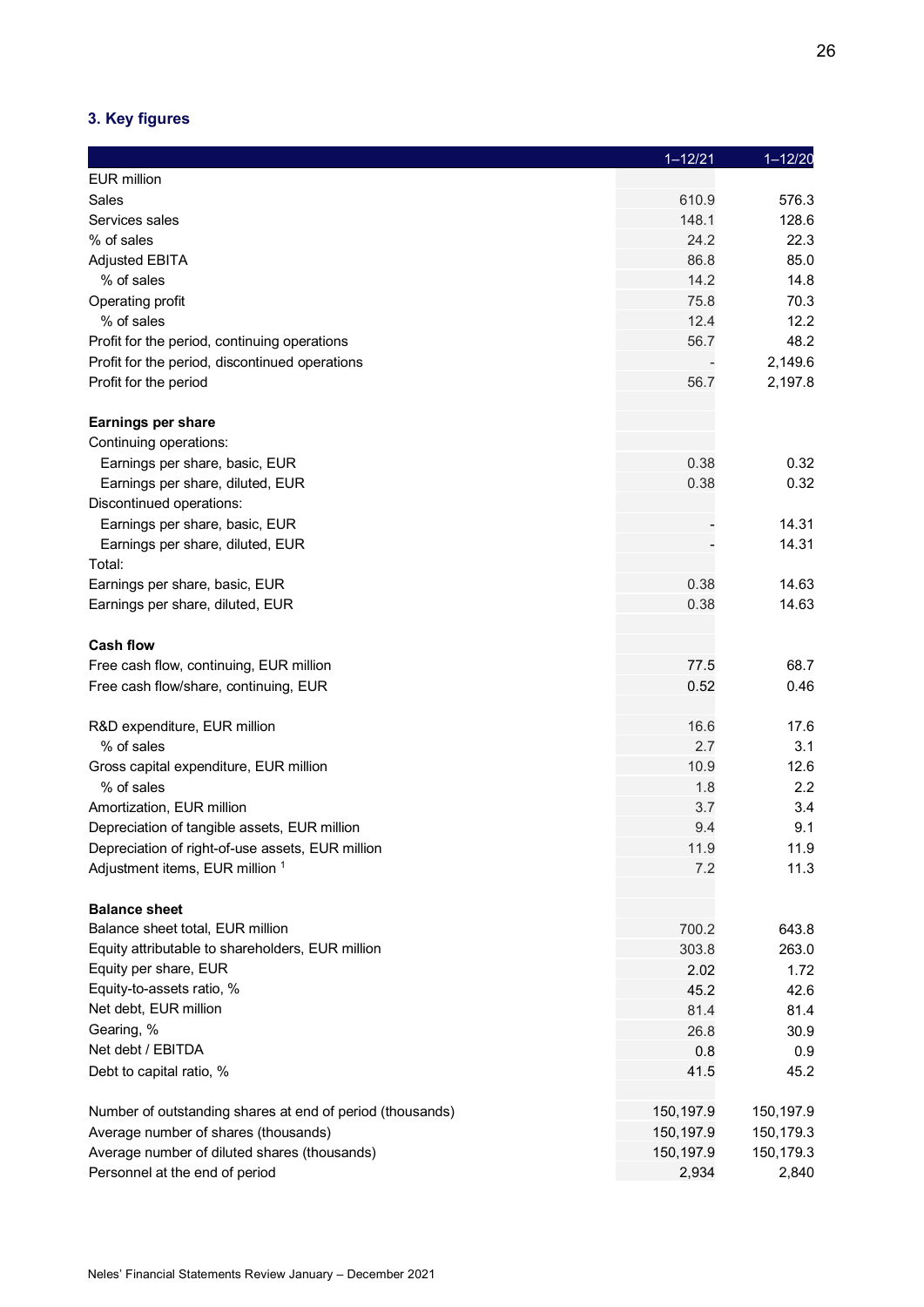*<sup>1</sup> In the reporting period, adjustment items are related to mergers and acquisitions. In the comparison period, adjusting items were attributable to advisory, brand, IT and other costs related to the creation and rebranding of independent Neles, or restructuring costs, outcome of material intellectual property rights disputes, gains and losses on business disposals, and other infrequent events.* 

#### **Formulas for key figures**

| Earnings before financial expenses,<br>net, taxes and amortization, adjusted<br>(adjusted EBITA) | = Operating profit + adjustment items + amortization                                                                                                                                                                      |  |  |  |
|--------------------------------------------------------------------------------------------------|---------------------------------------------------------------------------------------------------------------------------------------------------------------------------------------------------------------------------|--|--|--|
| Earnings per share, basic                                                                        | Profit attributable to shareholders<br>Average number of outstanding shares during the period                                                                                                                             |  |  |  |
| Earnings per share, diluted                                                                      | Profit attributable to shareholders<br>Average number of diluted shares during the period                                                                                                                                 |  |  |  |
| Equity/share                                                                                     | Equity attributable to shareholders<br>Number of outstanding shares at the end of the period                                                                                                                              |  |  |  |
| Return on capital employed (ROCE)<br>before taxes, %                                             | Profit before tax + financial expenses<br>Capital employed (average for the period)<br>x 100                                                                                                                              |  |  |  |
| Gearing, %                                                                                       | $= \frac{\text{Net interest bearing liabilities}}{\text{Total equity}}$<br>x 100                                                                                                                                          |  |  |  |
| Debt to capital, %                                                                               | Interest bearing liabilities<br>Total equity + interest bearing liabilities<br>x 100                                                                                                                                      |  |  |  |
| Equity to assets ratio, %                                                                        | = Total equity<br>Balance sheet total - advances received<br>x 100                                                                                                                                                        |  |  |  |
| Free cash flow                                                                                   | Net cash flow from operating activities - investments in<br>= intangible and tangible assets + proceeds from sale of<br>intangible and tangible assets                                                                    |  |  |  |
| Free cash flow/share                                                                             | Free cash flow<br>Average number of outstanding shares during the period                                                                                                                                                  |  |  |  |
| Cash conversion, %                                                                               | Free cash flow<br>x 100<br>Profit for the period                                                                                                                                                                          |  |  |  |
| Net debt                                                                                         | Interest bearing liabilities - non-current financial assets - loan<br>= and other interest bearing receivables (current and non-<br>current) - cash and cash equivalents                                                  |  |  |  |
| Net debt / EBITDA rolling 12 months,<br>%                                                        | $=$ Net debt / EBITDA x 100                                                                                                                                                                                               |  |  |  |
| Net working capital (NWC)                                                                        | Inventories + trade receivables + other non-interest bearing<br>receivables + customer contract assets and liabilities, net -<br>trade payables - advances received - other non-interest<br>bearing liabilities           |  |  |  |
| Capital employed                                                                                 | Net working capital + intangible and tangible assets + right-of-<br>use assets + non-current investments + interest bearing<br>receivables + cash and cash equivalents + tax receivables, net<br>+ interest payables, net |  |  |  |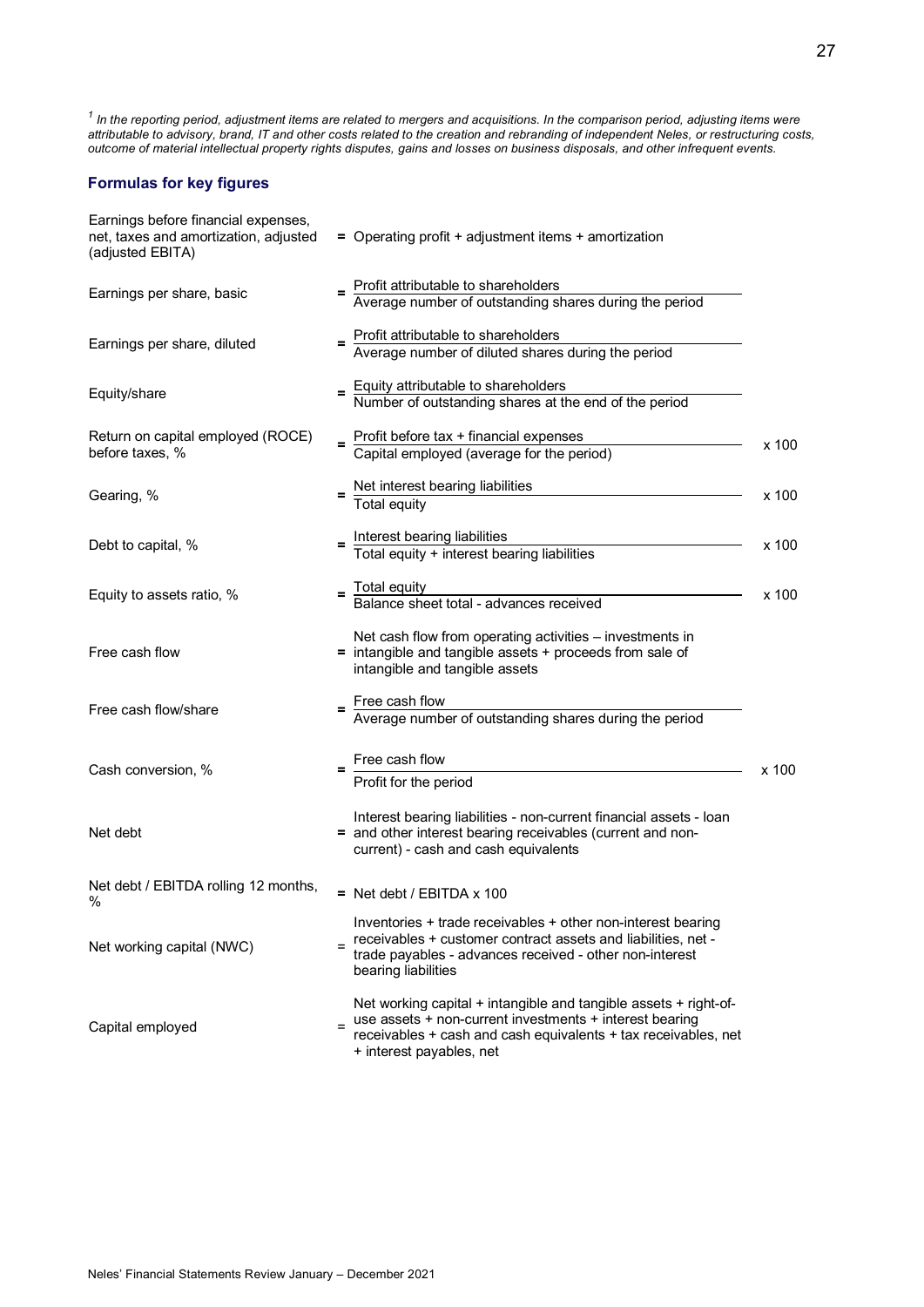#### **4. Disaggregation of sales**

Neles' sales consist of the sale of process industry flow control solutions with delivery of valves and services for delivered equipment. Equipment deliveries are recognized as revenue at point in time, when delivered, and sales from providing services are recognized when the services are rendered.

#### *External sales by product type*

| <b>EUR</b> million | $10 - 12/21$ | $-12/20$ | -12/21 |       |
|--------------------|--------------|----------|--------|-------|
| Products/equipment | 135.7        | 119.6    | 462.8  | 447.8 |
| <b>Services</b>    | 38.5         | 35.4     | 148.   | 128.6 |
| <b>Sales total</b> | 174.2        | 154.9    | 610.9  | 576.3 |

#### *External sales by geographical area*

| <b>EUR million</b> | $10 - 12/21$ | $10 - 12/20$ | $1 - 12/21$ | $1 - 12/20$ |
|--------------------|--------------|--------------|-------------|-------------|
| EMEIA              | 73.4         | 62.1         | 245.3       | 223.0       |
| North America      | 54.2         | 36.4         | 195 R       | 166.5       |
| South America      | 1በ 4         | 20.5         | 51.3        | 56.9        |
| Asia-Pacific       | 36.2         | 35.9         | 118.6       | 130.0       |
| Sales total        | 174 2        | 154.9        | 610.9       | 576.3       |

#### **5. Reconciliation of adjusted EBITA and operating profit**

| <b>EUR million</b>                  | $10 - 12/21$ | $10 - 12/20$ | $1 - 12/21$ | $1 - 12/20$ |
|-------------------------------------|--------------|--------------|-------------|-------------|
| <b>Adjusted EBITA</b>               | 26.8         | 22.7         | 86.8        | 85.0        |
| % of sales                          | 15.4         | 14.6         | 14.2        | 14.8        |
| Amortizations                       | $-1.3$       | $-0.9$       | $-3.7$      | $-3.4$      |
| Adjustments                         |              |              |             |             |
| - Restructuring costs               |              | 0.0          |             | $-1.4$      |
| - Rebranding and establishing costs |              | $-3.3$       |             | $-9.9$      |
| - Merger and acquisition costs      | $-1.9$       |              | $-7.2$      |             |
| Adjustments, total                  | $-1.9$       | $-3.3$       | $-7.2$      | $-11.3$     |
| <b>Operating profit</b>             | 23.6         | 18.5         | 75.8        | 70.3        |
| % of sales                          | 13.6         | 12.0         | 12.4        | 12.2        |

#### **6. Fair value estimation**

For those financial assets and liabilities which have been recognized at fair value in the balance sheet, the following measurement hierarchy and valuation methods have been applied:

- Level 1 Quoted unadjusted prices at the balance sheet date in active markets. The market prices are readily and regularly available from an exchange, dealer, broker, market information service system, pricing service or regulatory agency. The quoted market price used for financial assets is the current bid price. Level 1 financial instruments include debt and equity investments classified as financial instruments at fair value through profit and loss.
- Level 2 The fair value of financial instruments in Level 2 is determined using valuation techniques. These techniques utilize observable market data readily and regularly available from an exchange, dealer, broker, market information service system, pricing service or regulatory agency. Level 2 financial instruments include: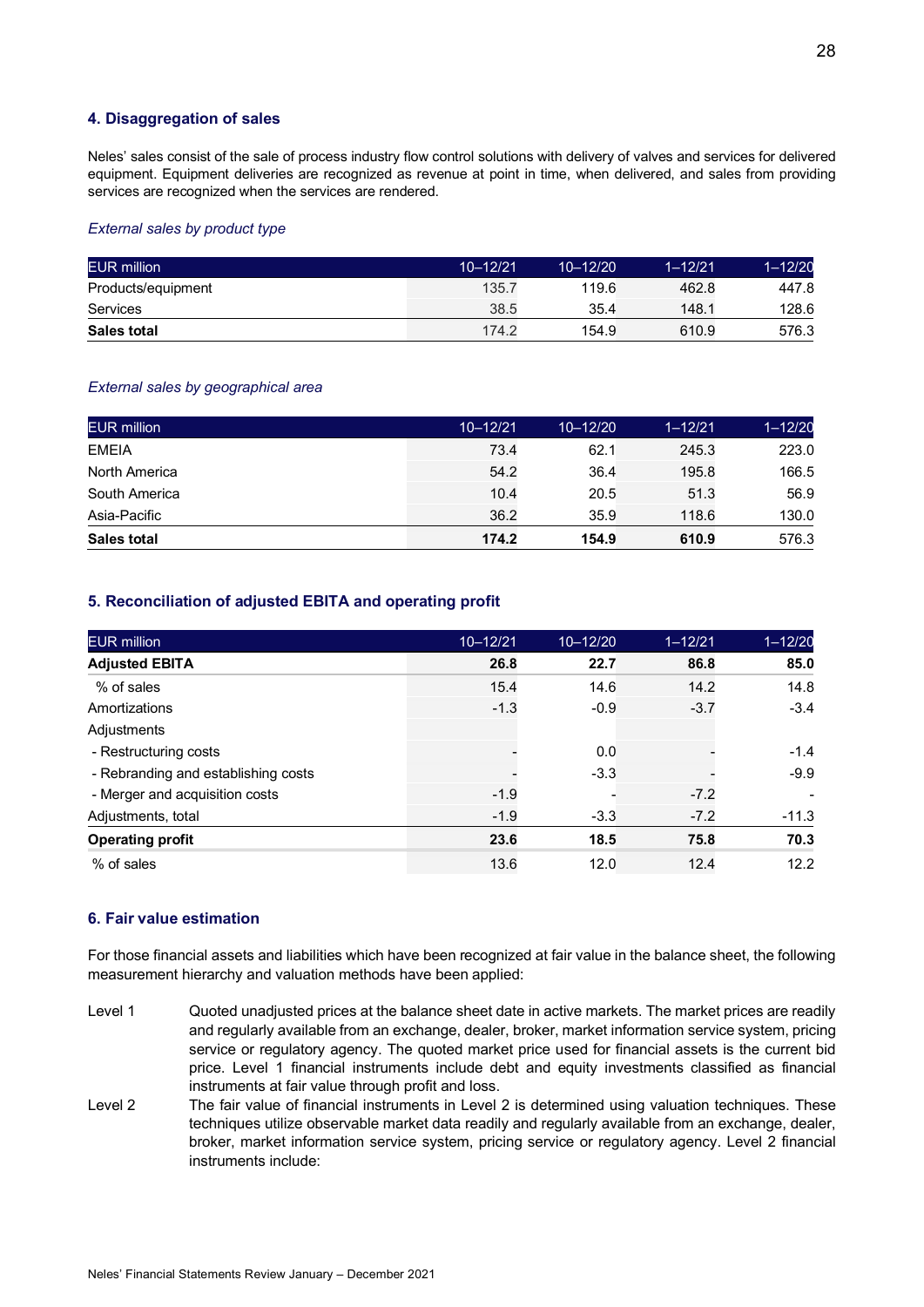- Over-the-counter derivatives classified as financial assets/liabilities at fair value through profit and loss or qualified for hedge accounting
- Debt securities classified as financial instruments at fair value through profit and loss
- Fixed rate debt under fair value hedge accounting

Level 3 A financial instrument is categorized into Level 3 if the calculation of the fair value cannot be based on observable market data. Neles had no such instruments.

The table below presents Neles' financial assets and liabilities that are measured at fair value. There have been no transfers between fair value levels during the periods.

|                                                             | 12/21 |  | 12/20 |                                                 |
|-------------------------------------------------------------|-------|--|-------|-------------------------------------------------|
| <b>EUR million</b>                                          |       |  |       | Level 1 Level 2 Level 3 Level 1 Level 2 Level 3 |
| <b>Assets</b>                                               |       |  |       |                                                 |
| Financial assets at fair value through profit and loss      |       |  |       |                                                 |
| Derivatives not under hedge accounting                      | 1.2   |  |       | 12                                              |
| <b>Total</b>                                                |       |  |       |                                                 |
| iahilities                                                  |       |  |       |                                                 |
| Financial liabilities at fair value through profit and loss |       |  |       |                                                 |
| Derivatives not under hedge accounting                      | 0 5   |  |       | -5                                              |
|                                                             |       |  |       |                                                 |

The carrying value of other financial assets and liabilities than those presented in this fair value level hierarchy table approximates their fair value. Fair values of other debt are calculated as net present values.

# **7. Notional amounts of derivative instruments**

| <b>EUR</b>                 |  |
|----------------------------|--|
| Forward exchange contracts |  |
| Nickel swap<br>⊦contracts  |  |

The notional amounts are for forward exchange contracts EUR 109 million (EUR 159 million in 2020) and for nickel swap contracts 312 tons (360 tons in 2020), which indicate the volumes in the use of derivatives, but not the exposure to risk.

# **8. Contingent liabilities and other commitments**

| <b>EUR million</b>                                      | 12/21 |  |
|---------------------------------------------------------|-------|--|
| Guarantees                                              |       |  |
| External guarantees given by parent and group companies |       |  |
| Other commitments                                       |       |  |
| Repurchase commitments                                  |       |  |
| Other contingencies                                     |       |  |
| Total                                                   |       |  |

\* Repurchase commitments from 2020 was restated to amount of EUR 16.4 million. Restatement of EUR 6.7 million has been made to present the repurchase commitments comparable to Q4/2021 reporting.

Neles Finland Oy has committed to enter 10 years lease agreement in connection to technology center in Finland, after finalizing the construction phase of the premises in early 2022. Estimated lease liability amount to EUR 3.9 million will be included in lease liabilities at the beginning of the lease term.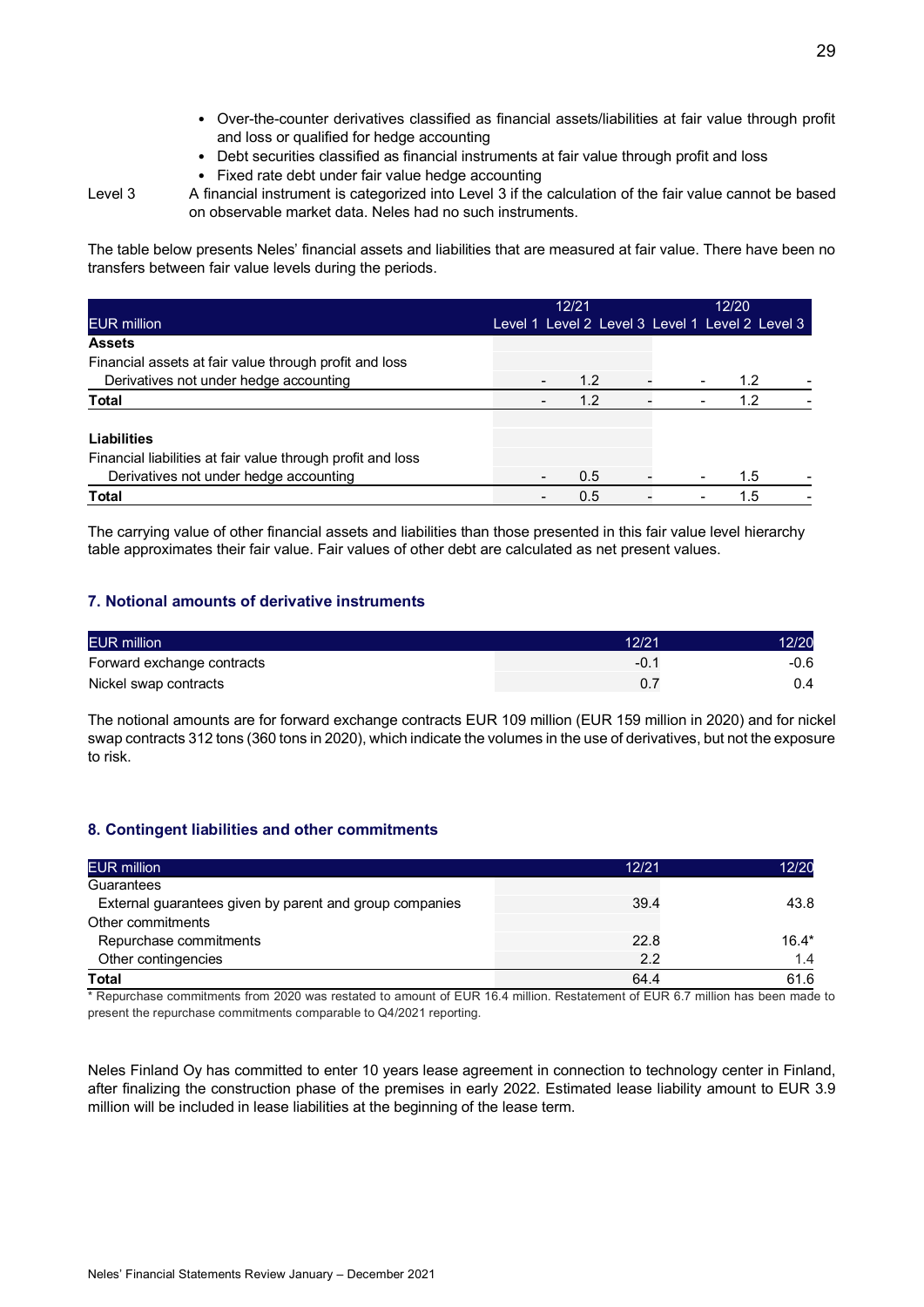#### **9. Transactions and balances with related parties**

Valmet Plc, holding a 29.5% stake of Neles shares, has the ability to exercise a significant influence over the company and is therefore a related party to Neles.

Transactions with related party are made on terms equivalent to other external customers and on arm's length basis.

| ЕНР                        |                |   |
|----------------------------|----------------|---|
| Sales                      | $\overline{A}$ |   |
| Rental income              |                |   |
| Receivables                |                | . |
| .<br>.<br>.<br>.<br>$\sim$ | .<br>          |   |

*<sup>1</sup> Valmet became a related party entity on August 12, 2020, when its shareholding exceeded 20%.* 

#### **10. Acquisitions and disposals**

On November 1, 2021, Neles acquired the valve and pump businesses of the technology company Flowrox in Finland, USA, South-Africa, Australia, China, Russia and Peru, through an asset deal. The acquisition complements Neles' offering and improves its market positioning the mining and metals industry. The acquired businesses employs 101 people.

#### *Preliminary assets and liabilities recognized as a result of the acquisitions*

| <b>EUR</b> million                             |     |
|------------------------------------------------|-----|
| Intangible assets                              | ∟5  |
| Tangible assets                                | 2   |
| Right-of-use assets                            |     |
| Inventory                                      |     |
| Other receivables                              |     |
| Interest bearing liabilities                   | 14  |
| Other liabilities                              |     |
| Net identifiable assets acquired at fair value |     |
| Goodwill                                       | 251 |
| <b>Purchase consideration</b>                  |     |

The goodwill is attributable to synergies related the extended offering in the mining and metals industry and personnel knowhow. Initial calculation on goodwill generated are based on the carrying value of acquired net assets, adjusted by changes in accounting principles and effects from the fair value adjustment. Goodwill recognized will be deductible for tax purposes.

The acquired business contributed sales of EUR 4.0 million to Neles Group for the period from November 1, 2021 to December 31, 2021. In 2020, sales of the acquired business amounted to approximately EUR 30 million.

#### *Net cash flow impact of the acquisitions*

| <b>EUR million</b>                 |      |
|------------------------------------|------|
| Cash consideration paid            | 4በ 3 |
| Cash and cash equivalents acquired |      |
| Net cash flow for the year         | 40.3 |
| Contingent consideration           |      |
| Cash considerations, total         | 13 3 |

Contingent consideration of the Flowrox acquisition will be paid if the order intake based earn out criteria are met during a one-year period.

Acquisition costs of EUR 0.6 million are expensed and included in administrative expenses as adjusting item in the income statement and in operating cash flow in the statement of cash flows.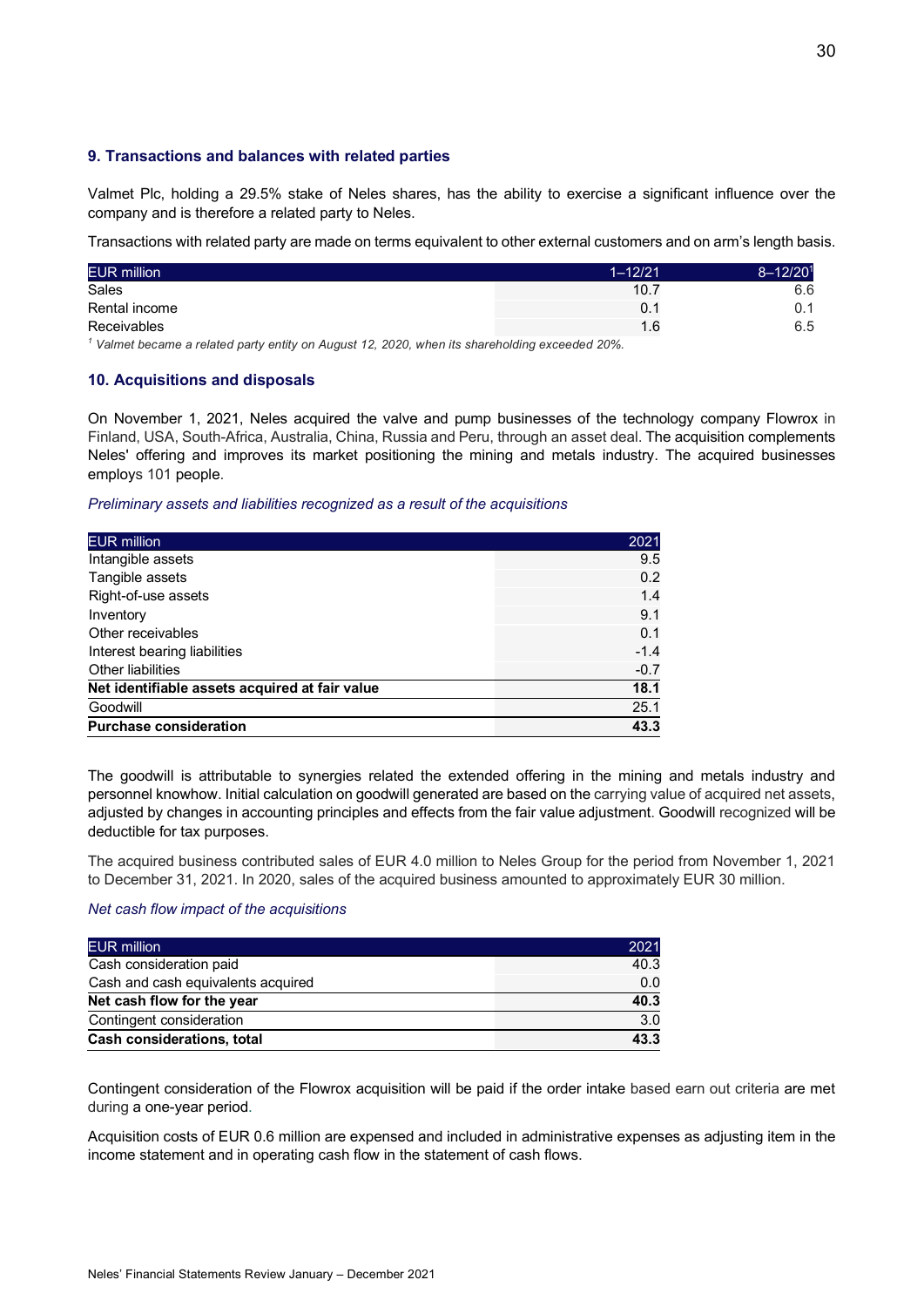# **11. Quarterly information**

| EUR million, %         | $10 - 12/21$ | $7 - 9/21$ | $4 - 6/21$ | $1 - 3/21$ | $10 - 12/20$ | $7 - 9/20$ | $4 - 6/20$ | $1 - 3/20$ | $10 - 12/19$ |
|------------------------|--------------|------------|------------|------------|--------------|------------|------------|------------|--------------|
| Orders received        | 170.4        | 149.6      | 151.3      | 153.9      | 134.5        | 133.8      | 130.9      | 190.9      | 154.2        |
| Order backlog          | 294.4        | 292.0      | 303.9      | 298.4      | 270.3        | 292.8      | 305.3      | 337.4      | 279.8        |
| Sales                  | 174.2        | 161.5      | 146.2      | 129.1      | 154.9        | 144.0      | 140.6      | 136.8      | 166.2        |
| <b>Adjusted EBITA</b>  | 26.8         | 25.0       | 19.0       | 15.9       | 22.7         | 22.8       | 22.9       | 16.7       | 18.1         |
| % of sales             | 15.4         | 15.5       | 13.0       | 12.3       | 14.6         | 15.8       | 16.3       | 12.2       | 10.9         |
| Amortization           | 1.3          | 0.8        | 0.8        | 0.8        | 0.9          | 1.0        | 0.8        | 0.8        | 0.9          |
| Adjustment items       | 1.9          | 4.4        | 1.0        | $\,$       | 3.3          | 2.4        | 4.3        | 1.3        |              |
| Operating profit       | 23.6         | 19.8       | 17.3       | 15.1       | 18.5         | 19.5       | 17.8       | 14.5       | 17.2         |
| % of sales             | 13.6         | 12.3       | 11.8       | 11.7       | 12.0         | 13.5       | 12.6       | 10.6       | 10.4         |
| Earning per share, EUR | 0.14         | 0.09       | 0.08       | 0.07       | 0.08         | 0.09       | 0.08       | 0.07       | 0.08         |

#### **12. Exchange rates**

| <b>Currency</b> |                    | $1 - 12/21$ | $1 - 12/20$ | 12/21   | 12/20                                |
|-----------------|--------------------|-------------|-------------|---------|--------------------------------------|
| USD             | (US dollar)        | ⊥1851       | 1.1452      | 1 1326  |                                      |
| <b>BRL</b>      | (Brazilian real)   | 6.3782      | 5.8847      | 6.3101  | 6.3735                               |
| <b>INR</b>      | (Indian rupee)     | 87.4940     | 84.5785     | 84.2292 | 89.6605                              |
| <b>CNY</b>      | (Chinese yuan)     | 7.6388      | 7.8916      | 7.1947  | 8.0225                               |
| SGD             | (Singapore dollar) | 589         | 1 5735      | l 52    | 6218                                 |
|                 | (Swedish krona)    |             | 10 4789     |         | ------------------------------------ |
| GBP             | (Pound sterling)   | 8615        |             |         |                                      |
| :АГ             | Canadian dollar    |             |             |         |                                      |

It should be noted that certain statements herein which are not historical facts, including, without limitation, those regarding expectations for general economic development and the market situation, expectations for customer industry profitability and investment willingness, expectations for company growth, development and profitability and the realization of synergy benefits and cost savings, and statements preceded by "expects", "estimates", "forecasts" or similar expressions, are forward-looking statements. These statements are based on current decisions and plans and currently known factors. They involve risks and uncertainties that may cause the actual results to materially differ from the results currently expected by the company.

Such factors include, but are not limited to:

(1) general economic conditions, including fluctuations in exchange rates and interest levels that influence the operating environment and profitability of customers and thereby the orders received by the company and their margins,

(2) the competitive situation, especially significant technological solutions developed by competitors,

(3) the company's own operating conditions, such as the success of production, product development and project management and their continuous development and improvement,

(4) the success of pending and future acquisitions and restructuring.